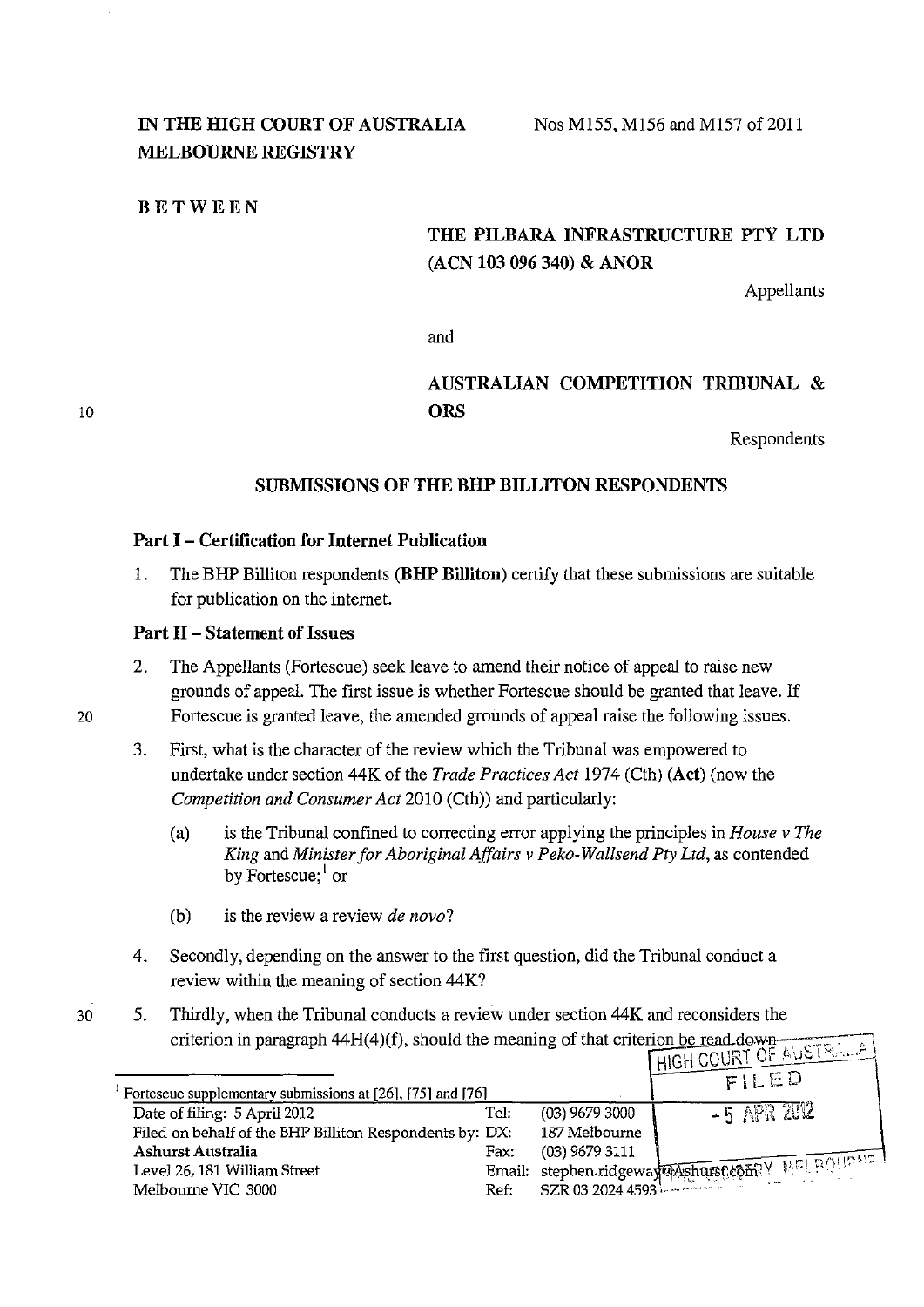having regard to Chapter III of the Constitution by reason that the Tribunal was, and was required to be, constituted by a presidential member who was a Federal Court Judge (the Chapter III issue)? $2^2$ 

## Part III - Section 78B Certification

6. BHP Billiton notes that Fortescue proposes to give notice under section 78B of the *Judiciary Act 1903* (Cth) if the Court grants leave to amend the notice of appeal in respect of the Chapter III issue.<sup>3</sup>

## Part IV - Reasons why leave to amend should not be granted

- 7. Leave to amend should not be granted for the following reasons.
- 10 8. First, the new issues sought to be raised by the proposed amended grounds of appeal do not have sufficient prospects of success to warrant the grant of leave to amend. The merits of the proposed grounds of appeal are discussed below.
	- 9. Secondly, unless the decision of the Court on the existing grounds of appeal is to remit the matter to the Tribunal, the interests of justice favour refusing leave to amend. Factors that will bear upon the interests of justice include the finality of litigation, the undesirability of encouraging tactical decisions not to present an issue at first instance and the need for vigilance to avoid injustice to a party having to meet new issues of law for the first time on appeal.<sup>4</sup>
- 10. The principles governing the grant of leave to raise a new issue on appeal have been 20 discussed by this Court on many occasions.<sup>5</sup> Ordinarily, a party is bound by the conduct of his or her case at trial.<sup>6</sup> The issues raised by the amended grounds of appeal were not raised at the initial hearing before the Tribunal.<sup>7</sup> Nor was the section  $44K$  issue raised before the Full Court. The Chapter III issue was raised before the Full Court but not pursued by Fortescue in this appeal until now. 8
	- 11. In the circumstances of this case, refusing leave to amend will not work substantive injustice. The fact that no declaration of the rail services has been made does not prevent a further application being made at any time in the future. Fortescue is free to lodge a new application with the Council if it wishes.
- 12. Thirdly, the issues sought to be raised are not of general importance. Since the Tribunal's 30 decision, section 44K of the Act has been amended. Relevantly, section 44K(4) now provides that the review by the Tribunal is a re-consideration of the matter based on the information, reports and things referred to in section 44ZZOAA Accordingly, the scope

 $2$  Fortescue supplementary submissions at  $[101]$ 

<sup>&</sup>lt;sup>3</sup> Fortescue supplementary submissions at [108]

<sup>4</sup> See *Coulton v Holcombe* (1986) 162 CLR I at 8 per Gibbs CJ, Wilson, Brennan and Dawson JJ

<sup>5</sup> Cases include *Suttor v Gundowda Pty Ltd* (1950) 81 CLR 418; *Bloemen v The Commonwealth* (1975) 49 ALJR

<sup>219;</sup> *O'Brien v Komesaroff* (1982) 150 CLR 310; *Metwally v University of Wollongong* (1985) 60 ALR 68; *Coulton v Holcombe* (1986) 162 CLR 1

<sup>&</sup>lt;sup>6</sup> Metwally *v University of Wollongong* (1985) 60 ALR 68 at 71 <sup>7</sup> Acknowledged by Fortescue in its supplementary submissions at [73]

<sup>8</sup> Fortescue supplementary submissions at [I 08]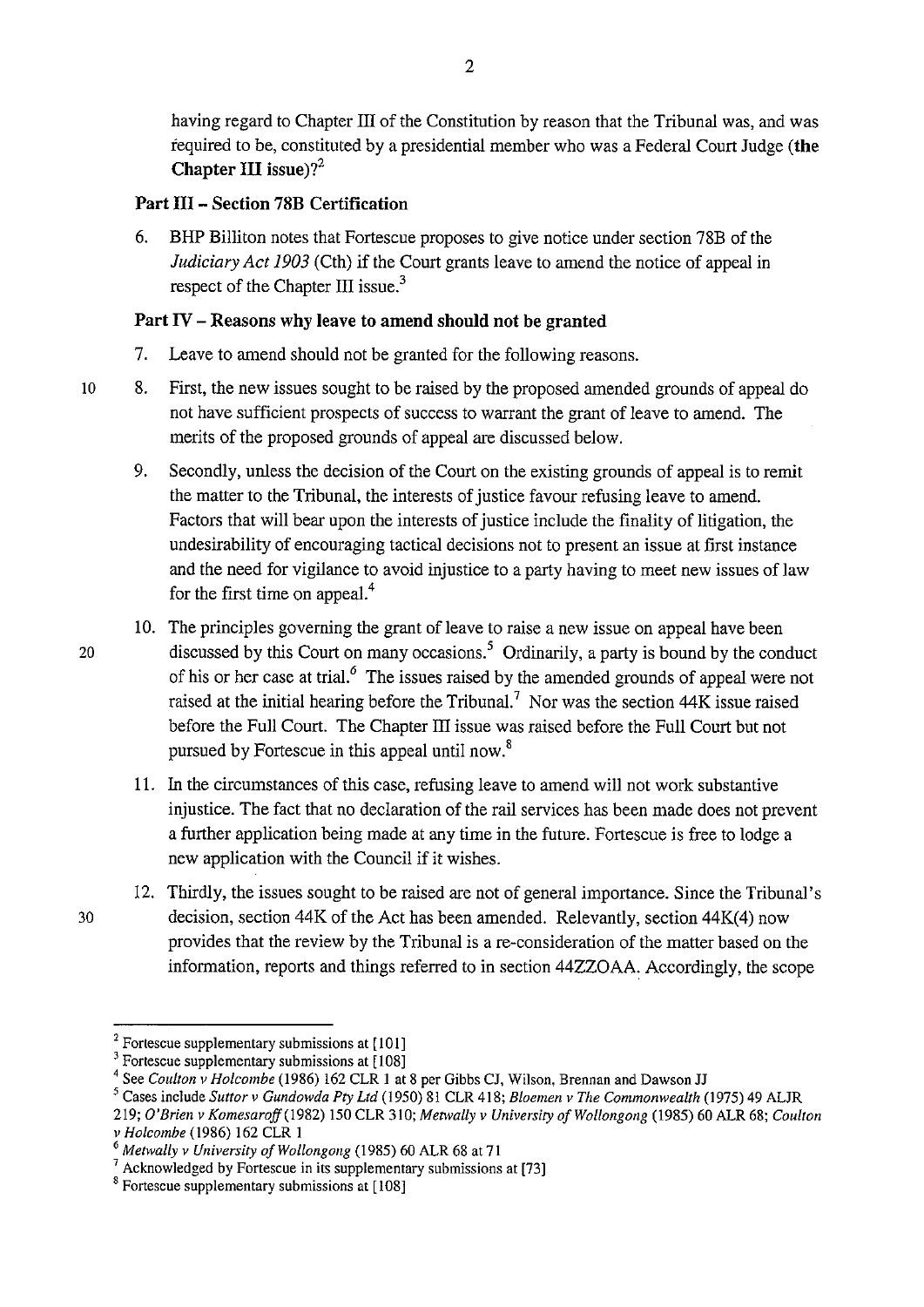of a review to be conducted by the Tribunal under section 44K in the future will be reduced.

13. If the matter is to be remitted by reason of the existing grounds of appeal, and if the Court forms the view that the proposed amended grounds of appeal warrant consideration by the Court, it is appropriate that leave to amend be given so that the issues are determined by this Court and the Tribunal is able to reconsider the matter in accordance with law.

## Part V - BHP Billiton's Argument on the Substantive Issues

## A. Form of review under section 44K

## 10 *General principles*

20

14. The nature of review or appeal rights depends upon the terms of the statute conferring the rights.<sup>9</sup> In *Brandy v Human Rights and Equal Opportunity Commission*<sup>10</sup>, Mason CJ, Brennan and Toohey JJ observed:

> *"In considering the nature of the 'review' contemplated by s25ZAC, it is relevant to note that the expression 'review' is commonly used in the context of judicial control of administrative action and in the context of comprehensive administrative review by an administrative tribunal of administrative decisions. But what emerges from the judicial decisions and, for that matter, from statutes is*  that 'review' has no settled pre-determined meaning; it takes its meaning from *the context in which it appears.*" (emphasis added).

- 15. In *Allesch v Maunz*,<sup>12</sup> the plurality summarised the features of three types of appeal rights: appeals in the "strict sense", appeals by way of rehearing and appeals by way of hearing *de novo*.<sup>13</sup>
- 16. The function of an appellate tribunal hearing an appeal in the strict sense *"is simply to determine whether the decision under appeal was or was not erroneous on the evidence and the law as it stood when the original decision was given*".<sup>14</sup> The appellate tribunal can only give the decision which should have been given at first instance.<sup>15</sup>

<sup>9</sup>*Tasty Chicks v Chief Commissioner of State Revenue* (2011) 281 ALR 687 at 688-9 [5] per French CJ, Gummow, Crennan, Kiefel and Bell JJ; *Shiv Migration Agents Registration Authority* (2008) 235 CLR 286 at 295 [25] per Kirby J, at 311 [92] per Hayne and Heydon JJ and at 324 [132] per Kiefel J; *East Australian Pipeline v ACCC*  (2007) 233 CLR 229 at 245-6 per Gummow and Hayne JJ; *Coal and Allied Operations Pty Ltd v Australian Industrial Relations Commission* (2000) 203 CLR 194 at 202-3 [II] per Gleeson CJ, Gaudron and Hayne JJ and at 240-1 [ 118] per Callinan J citing *Builders Licensing Board v Sperway Constructions (Syd) Pty Ltd* (1976) 135 CLR 616 at 621-2 per Mason J, with whose judgment Barwick CJ and Stephen J agreed. 10 (1995) 183 CLR 245

<sup>11</sup>At 261. See also *Tasty Chicks v Chief Commissioner of State Revenue* (20 II) 281 ALR 687 At 688-9 [5] per French CJ, Gummow, Crennan, Kiefel and Bell JJ

 $12$  (2000) 203 CLR 172 at 180-1 [22]-[23] per Gaudron, McHugh, Gummow and Hayne JJ

<sup>&</sup>lt;sup>13</sup> These principles were also summarised by the plurality in *Coal and Allied Operations Pty Ltd v Australian*<br>*Industrial Relations Commission* (2000) 203 CLR 194 at 202 [11] – [14] per Gleeson CJ, Gaudron and Hayne JJ <sup>14</sup> Allesch v Maunz (2000) 203 CLR 172 at 180 [22] citing Mickelberg v The Queen (1989) 167 CLR 259 and *Eastman v The Queen* (2000) 203 CLR I

<sup>15</sup>*Allesch v Maunz* (2000) 203 CLR 172 at 180-1 [23]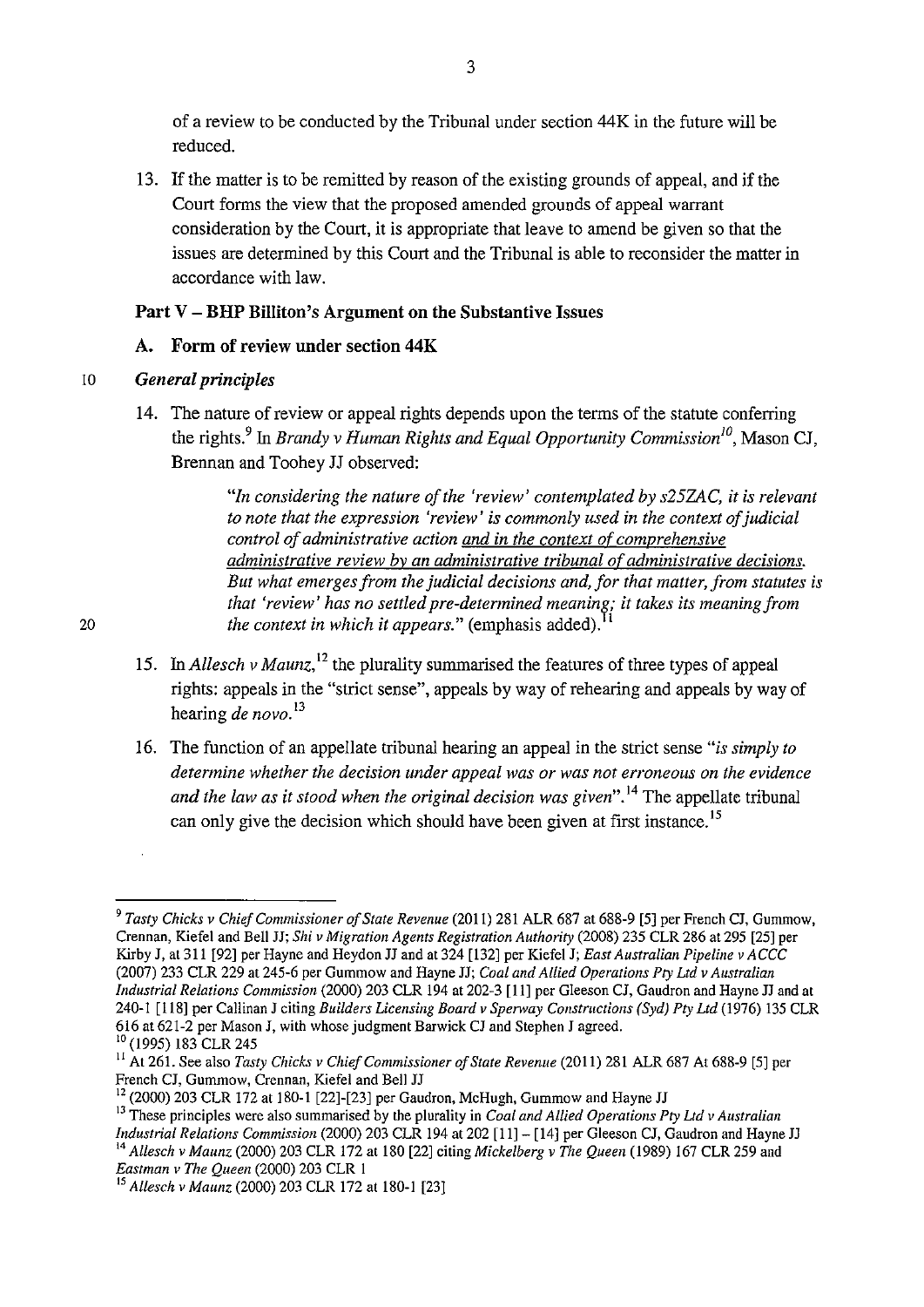- 17. In an appeal by way of rehearing *"the powers of the appellate court are exercisable only where the appellant can demonstrate that, having regard to all the evidence now before the appellate court, the order that is the subject of the appeal is the result of some legal, factual or discretionary error*".<sup>16</sup> On an appeal by way of rehearing, an appellate tribunal can substitute its own decision based on the facts and law as they stand at the time of the appeal.<sup>17</sup> An appeal by way of rehearing is usually indicated where the appellate tribunal has power to receive further evidence and make such orders as it thinks fit. <sup>18</sup>
- 18. On an appeal *de novo,* all of the powers of the lower tribunal may be exercised again by 10 the appellate tribunal regardless of error.<sup>19</sup>

#### *The text of section* **44K**

- 19. Sub-sections (1) and (2) of section 44K create a right to apply to the Tribunal for review of the Minister's decision under section 44H. The sub-sections are directed to the two available outcomes under section 44H: declaration and non-declaration. The two subsections differ grammatically. Sub-section (1) is written in the active voice and initiates a "review of the declaration". Sub-section (2) is written in the passive voice and initiates a "review of the designated Minister's decision" not to declare a service. Nothing turns on those grammatical differences. The expression "review of the declaration" in subsection (1) must, in context, connote a review of the Minister's decision to declare a service under section 44H. It can be observed that section 44H(l) provides that the designated Minister "must either declare the service or decide not to declare it". It is implicit that "declare" means "decide to declare", and this is made plain by section  $44H(1A).^{20}$
- 20. Contrary to Fortescue's supplementary submissions,  $2^1$  section 44HA(1) does not constrain the Minister's discretion under section 44H such that the Minister's task is merely to decide whether he or she agrees or disagrees with a declaration recommendation. The expression "his or her decision on a declaration recommendation" merely identifies the decision in respect of which reasons must be published. Section 44H predates section 44HA and there is no indication from the text or extrinsic materials that Parliament intended section 44HA to constrain the power in section 44H. A great part of Fortescue's argument is built upon that false premise.<sup>22</sup>

<sup>16</sup>*Allesch v Maunz* (2000) 203 CLR 172 at 180-1 [23] citing *CDJ v VAJ* (1998) 197 CLR 172 at 201-202 [l11] per McHugh, Gummow and Callinan JJ

<sup>17</sup>*Allesch v Maunz* (2000) 203 CLR 172 at 180-1 [23] citing *Werribee Shire Council v Kerr* (1928) 42 CLR 1 at 20- 21 per Isaacs J; *Victorian Stevedoring* & *General Contracting Co Pty Ltd and Meakes v Dignan* (1931) 46 CLR 73 at 107 per Dixon J; *Micke/berg v The Queen* (1989) 167 CLR 259 at 278 per Deane J, and at 298 per Toohey and Gaudron JJ; *Re Co/dham; Ex parte Brideson [No.2]* (1990) 170 CLR 267

<sup>18</sup>*Re Coldham; Ex parte Brideson [No.2]* (1990) 170 CLR 267 at 272 per Deane, Gaudron and McHugh JJ <sup>19</sup> Allesch v Maunz (2000) 203 CLR 172 at 180-1 [23]

 $20$  It appears that in drafting sub-sections (1) and (2) of section 44K, the Parliamentary draftsperson adopted the **manner of expression in sub-section 44H(l), using the language of "the declaration" (which connotes the decision to**  declare) and the language "decides not to declare".

 $21$  Fortescue supplementary submissions at [12] and [15]

<sup>&</sup>lt;sup>22</sup> Fortescue supplementary submissions at  $[15]$ ,  $[18]$ ,  $[27]$ ,  $[28]$  and  $[40]$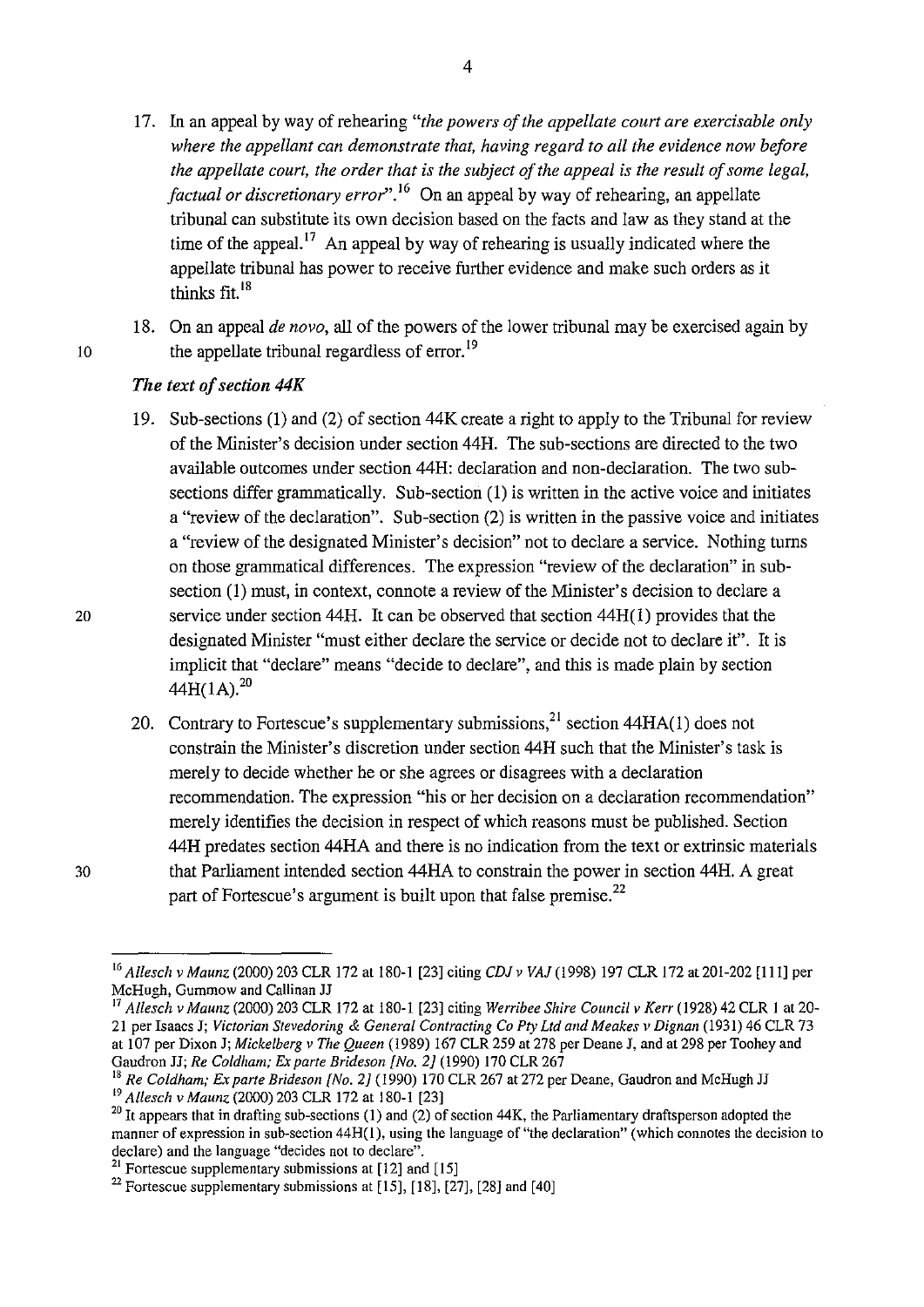- 21. Sub-section (4) provides that the *"review by the Tribunal is a re-consideration of the matter."* For reasons set out in these submissions, the matter must be the issue or question whether or not to declare the service under section **44H(l)** which has been enlivened by an application to the Council under section 44F and a recommendation made by the Council under section 44G. To reconsider the matter is to decide the question afresh on the evidence before the Tribunal and the law on the date that the Tribunal makes its decision.
- 22. Sub-section (5) provides that:

"(5) *For the purposes of the review, the Tribunal has the same powers as the*  10 *designated Minister."* 

- 23. The relevant powers of the Minister are contained in sections 44H and 441. Section 44H gives the Minister a binary decision making power subject to various constraints. The binary decision is to declare or not to declare the service. Accompanying that power is an implicit power to determine the duration of the declaration (see sub-section (8) and section 441). The limitations on the exercise of that power are set out in the various subsections of section 44H. Many of those sub-sections state pre-conditions to the exercise of the power (see sub-sections (3), (3A), (4) and (6B)). Other sub-sections constrain the exercise of the Minister's power by requiring the Minister to have regard to various matters (see sub-sections  $(1)$  and  $(2)$ ). The effect of sub-section  $44K(5)$  is that the 20 Tribunal has the same powers, with the same limitations, as given to the designated Minister under sections 44H and 441.
	- 24. Sub-section (6) empowers the Tribunal to require the Council to assist the Tribunal in a specified manner. There is no limitation on the information, assistance and reports that the Tribunal may seek from the Council. In particular, there is no limitation that any such information and reports must be confined to facts that existed on the date that the Minister made a decision under section 44H, or evidence that was before the Council when it made its recommendation or that was before the Minister when the Minister made his or her decision.
	- 25. Sub-sections (7), (8) and (9) provide that:

*"(7)* 1f *the designated Minister declared the service, the Tribunal may affinn, vary or set aside the declaration.* 

*(8)* 1f *the designated Minister decided not to declare the service, the Tribunal may either:* 

*(a) affinn the designated Minister's decision; or* 

*(b) set aside the designated Minister's decision and declare the service in question.* 

*(9) A declaration, or varied declaration, made by the Tribunal is to be taken to be a declaration by the designated Minister for all purposes of this Part (except this section)."*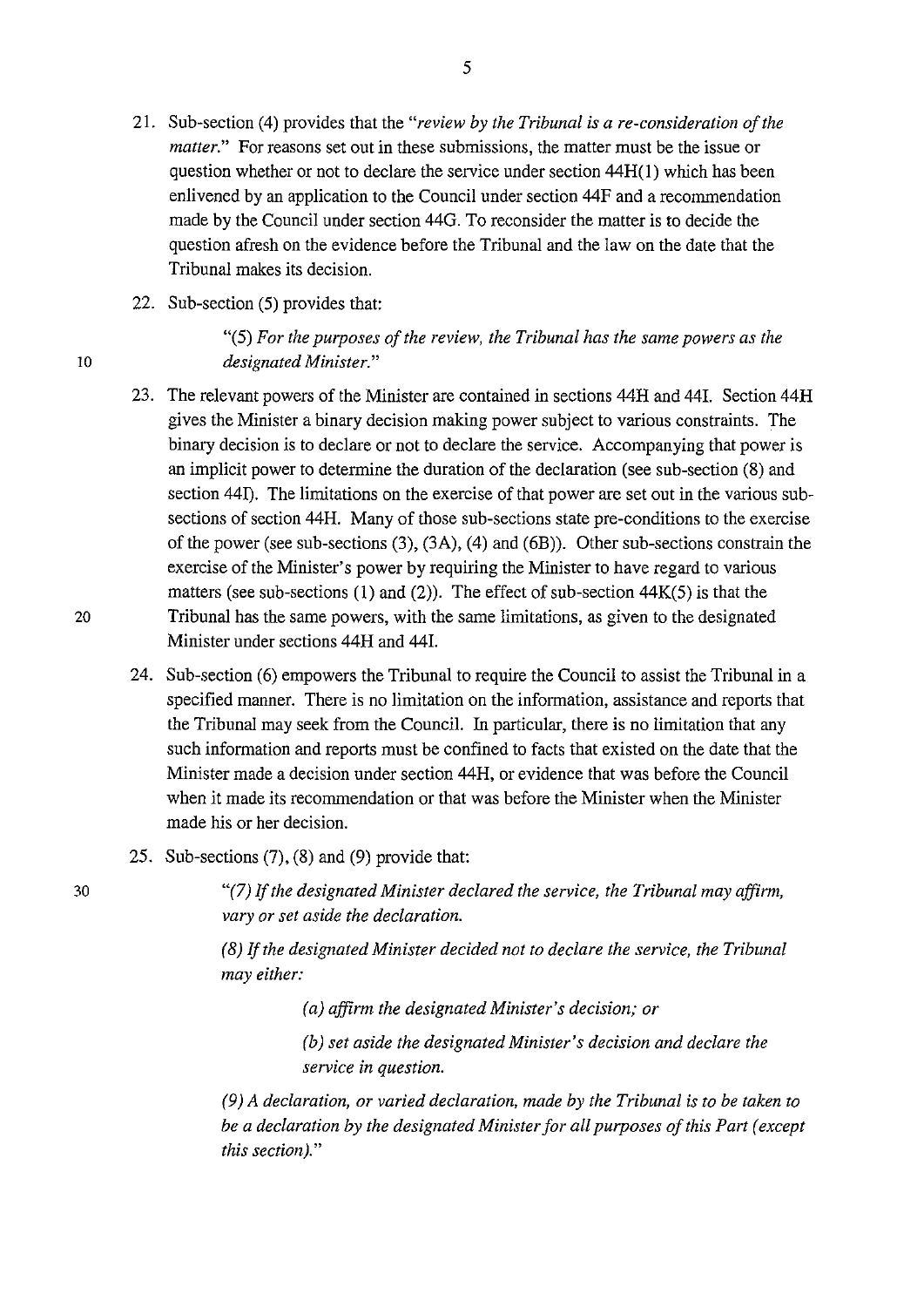- 26. The meaning of those sub-sections is plain. The Tribunal is empowered to "stand in the shoes'' of the Minister and decide whether or not to declare the service and the duration of the declaration.
- 27. Section 44K does not confine the Tribunal's review to the correction of error whether of law, fact or discretion. Nor does the section stipulate that the Tribunal is to make the decision which should have been made by the Minister at first instance. Rather, the Tribunal is empowered to reconsider the matter, exercising the same powers as the Minister and with full power to affirm, vary or set aside the Minister's decision.
- 28. The powers given to the Tribunal by sub-sections (5), (7), (8) and (9) (which, as 10 discussed below, are substantially the same as the powers given to the Administrative Appeals Tribunal by section 43( 1) and ( 6) of the *Administrative Appeals Tribunal Act*  1975 (Cth) considered by this Court in *Shiv Migration Agents Registration Authority<sup>23</sup> )*  tell strongly in favour of the conclusion that the Tribunal's jurisdiction under section 44K is to determine the matter afresh on the material before the Tribunal, which may include information about events and circumstances that occurred after the decision under review was made.

## *Contextual considerations*

29. There are five matters of legislative context that are relevant to determining the nature of the review rights specified in section 44K.

20 30. First, the subject of a review under section 44K is a decision by the Minister to declare, or not to declare, a service under section 44H. The decision to declare or not to declare a service is administrative in character. It involves the creation of new rights and obligations, not the declaration of existing rights and obligations.<sup>24</sup>

- 31. Secondly, the power of review and adjudication exercised by the Tribunal under section  $44K$  is also administrative and is not judicial.<sup>25</sup>
- 32. Thirdly, by virtue of the operation of sub-section 44H(9), the Tribunal is empowered to review a "deemed decision" of the Minister not to declare a service under that subsection. A "deemed decision" is not amenable to a review in the strict sense as there is no decision or reasons to review for error.
- 30 33. Fourthly, in undertaking a review under section 44K, the Tribunal is empowered to inform itself of relevant facts in a number of ways, including under sub-section 44K(6), regulation 22(1) of the Trade Practices Regulations (now renamed the Competition and Consumer Regulations) and Division 2 of Part IX. Those powers are described below.

<sup>23</sup> See *Shiv Migration Agents Registration Authority* (2008) 235 CLR 286 at 295 [25] per Kirby J, at 311 [92] per Hayne and Heydon JJ and at 324 [132] per Kiefel J

<sup>&</sup>lt;sup>24</sup> See for example *Waterside Workers' Federation of Australia v JW Alexander Ltd (Alexander's Case)* (1918) 25 CLR 434 at 463 per Isaacs and Rich JJ; *Ha v New South Wales* (1997) 189 CLR 465 at 503-4 per Brennan CJ, McHugh, Gummow and Kirby JJ 25 *R v Trade Practices Tribunal; Ex parte Tasmanian Breweries Pty Ltd* (1970) 123 CLR 361 at 371-2 per

McTiernan J, at 374 per Kitto J, at 398-9 per Windeyer J, at 408-9 per Owen J and at 415-6 per Walsh J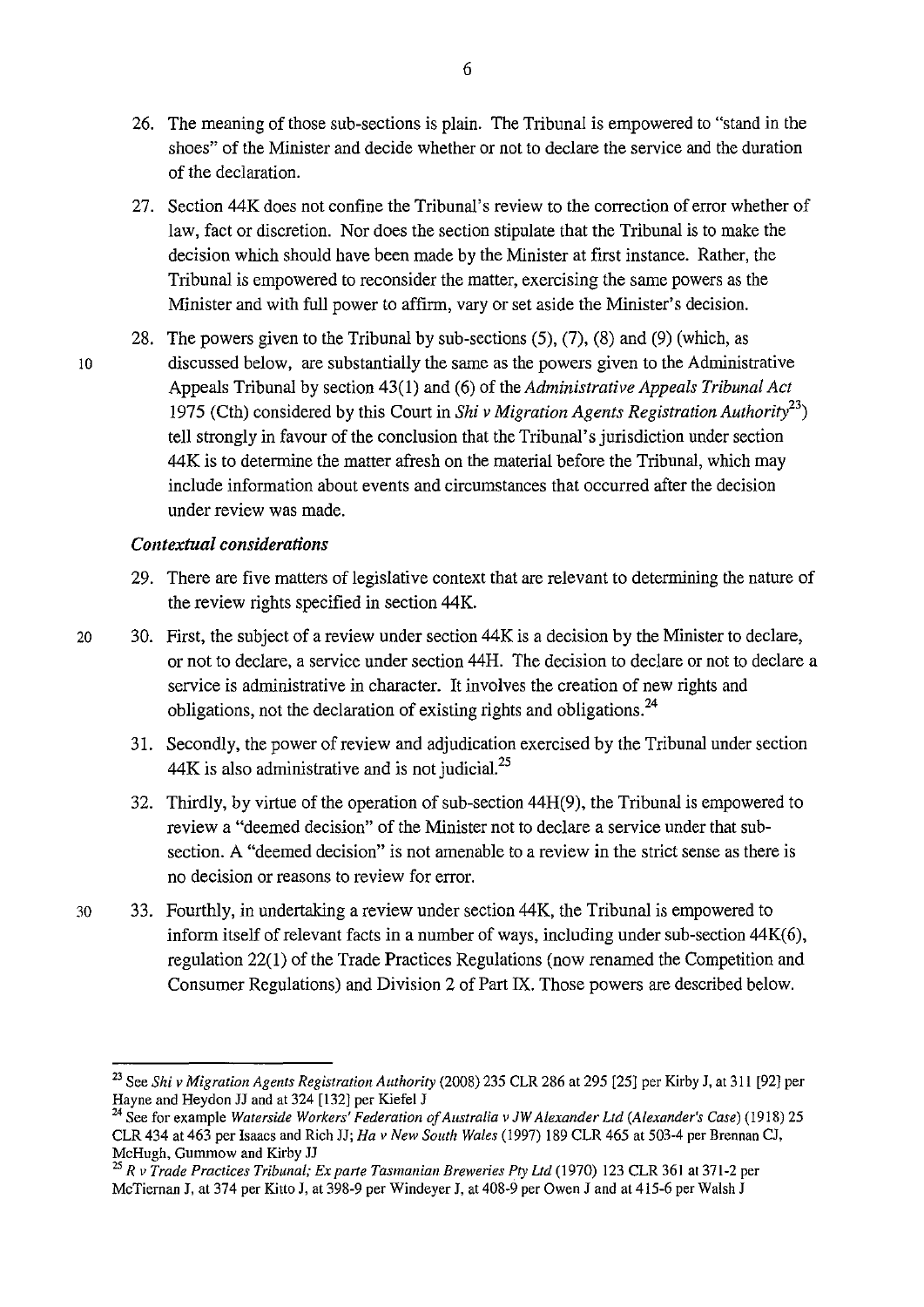Fortescue's contention that neither regulation 22 nor Division 2 of Part IX is applicable to a review under section  $44K^{26}$  is incorrect for the reasons explained below.

- 34. Fifthly, an examination of the relevant legislative history (which is also described below):
	- (a) demonstrates the close parallels between the review powers given to the Tribunal under sections 101 and 102 and section 44K;
	- (b) explains the choice of the word "re-hearing" in sub-section  $101(2)$ , "reconsideration" in sub-section  $44K(4)$  and "re-arbitration" in sub-section  $44ZP(3)$ ; and
	- (c) evidences Parliament's intention (through the relevant extrinsic materials) to confer a merits review power on the Tribunal under section 44K, along with all other powers of review given to the Tribunal in the Act, save where Parliament has chosen to limit expressly the materials to which the Tribunal may have regard in conducting a review.

## *Constitution and powers of the Tribunal*

## *Constitution of the Tribunal*

- 35. The Tribunal is created by Part III of the Act and its powers derive from the Act. As an administrative body, the Tribunal is constituted as follows:
	- (a) A person cannot be appointed as a presidential member of the Tribunal unless he or she is a Judge of the Federal Court (section 31(1)).
	- (b) A person cannot be appointed as a member of the Tribunal other than a presidential member unless he or she appears to the Governor-General to be qualified for appointment by virtue of his or her knowledge of, or experience in, industry, commerce, economics, law or public administration (section 31(2)).
	- (c) Currently, four Judges of the Federal Court have been appointed as presidential members of the Tribunal, and nine other persons have been appointed as members.<sup>27</sup>
	- (d) For the purpose of hearing and determining proceedings, the Tribunal must be constituted by a Division of the Tribunal consisting of a presidential member and two members who are not presidential members (section 37).
	- (e) The presidential member who is a member of a Division must preside at proceedings of that Division (section 41).
	- (f) A question of law arising in a matter before a Division of the Tribunal must be determined in accordance with the opinion of the presidential member presiding (section 42(1)).

10

20

<sup>&</sup>lt;sup>26</sup> Fortescue's supplementary submissions at [29], [54]ff and [66]ff

<sup>27</sup>**www.competitiontribunal.gov.au/aboutlmembers**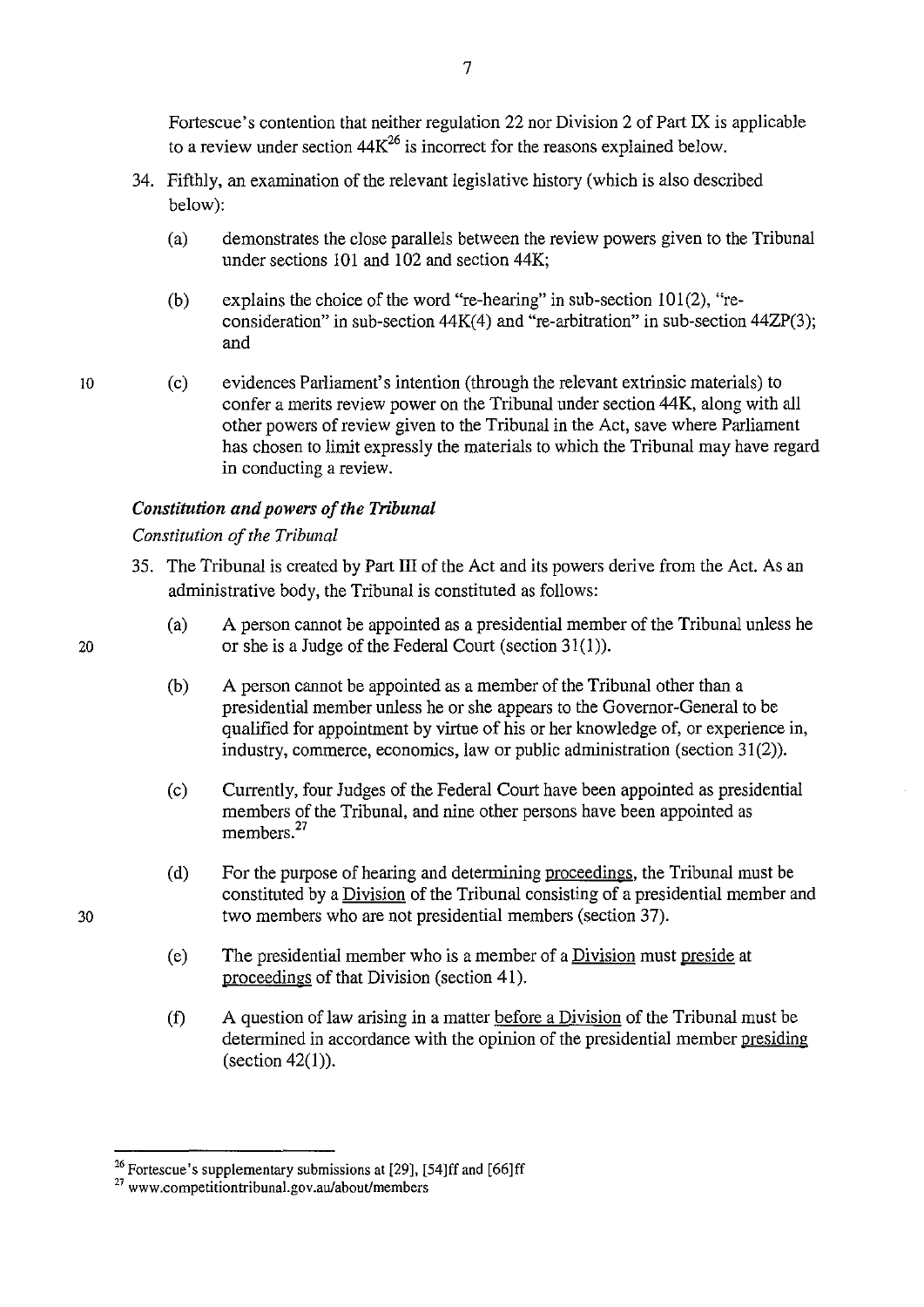- (g) Otherwise, a question arising in proceedings before a Division of the Tribunal must be determined in accordance with the opinion of a majority of the members constituting the Division (section 42(2)).
- 36. The Act contemplates that the Tribunal will exercise its powers under the Act by being constituted into a Division and conducting a proceeding. The Act does not empower the Tribunal to be constituted or exercise its powers in any other manner. There are no other provisions in the Act that enable a presiding member of the Tribunal to exercise powers of review by themselves, and the Act does not contemplate that the Tribunal will exercise powers through all appointed members. Sub-section 44K(6) assumes that, in a 10 review under section 44 K, the Tribunal will be constituted with a presiding member, thereby invoking section 41 and its reference to a proceeding.
	- 37. In this context, it is apparent that the word "proceeding" takes its ordinary meaning as the formal process by which a matter is determined by the Tribunal. Section 103 of the Act, which for the reasons explained below applies to all proceedings of the Tribunal, stipulates that the procedure of the Tribunal is (subject to the Act and the regulations) within the discretion of the Tribunal and that the proceedings should be conducted with as little formality and technicality, and with as much expedition, as the requirements of the Act and a proper consideration of the matters before the Tribunal permit.
- 38. Fortescue's contentions to the effect that a review by the Tribunal under section 44K 20 does not involve "parties" (although it does involve participants) and does not involve pleadings28 are of no particular consequence. Fortescue fails to address the question of the manner in which the Tribunal may be lawfully constituted to conduct a review under section 44K if the review does not involve a proceeding within the meaning of the Act.

### *Sources of power to obtain evidence and conduct hearings*

- 39. The Tribunal has two sources of power in the Act to obtain evidence and conduct hearings in the course of a review under section 44K. The first derives from section 44ZZP which provides that regulations may make provision about various matters concerning the functions of the Tribunal under Part IliA, including procedure and evidence.
- 30 40. The Trade Practices Regulations (now renamed the Competition and Consumer Regulations) contain various regulations applicable to a review under section 44K, including the following:
	- (a) Regulation 20A(l)(a) specifies the form to be lodged for the purposes of an application to the Tribunal under sub-sections  $44K(1)$  and  $(2)$ .
	- (b) Regulation  $22(1)$ , expressed to be without limitation to the generality of the powers of the Tribunal under the Act and the regulations, empowers the Tribunal to give directions about various matters of procedure and evidence in any proceedings before it including:

<sup>&</sup>lt;sup>28</sup> Fortescue supplementary submissions at  $[41]$ - $[43]$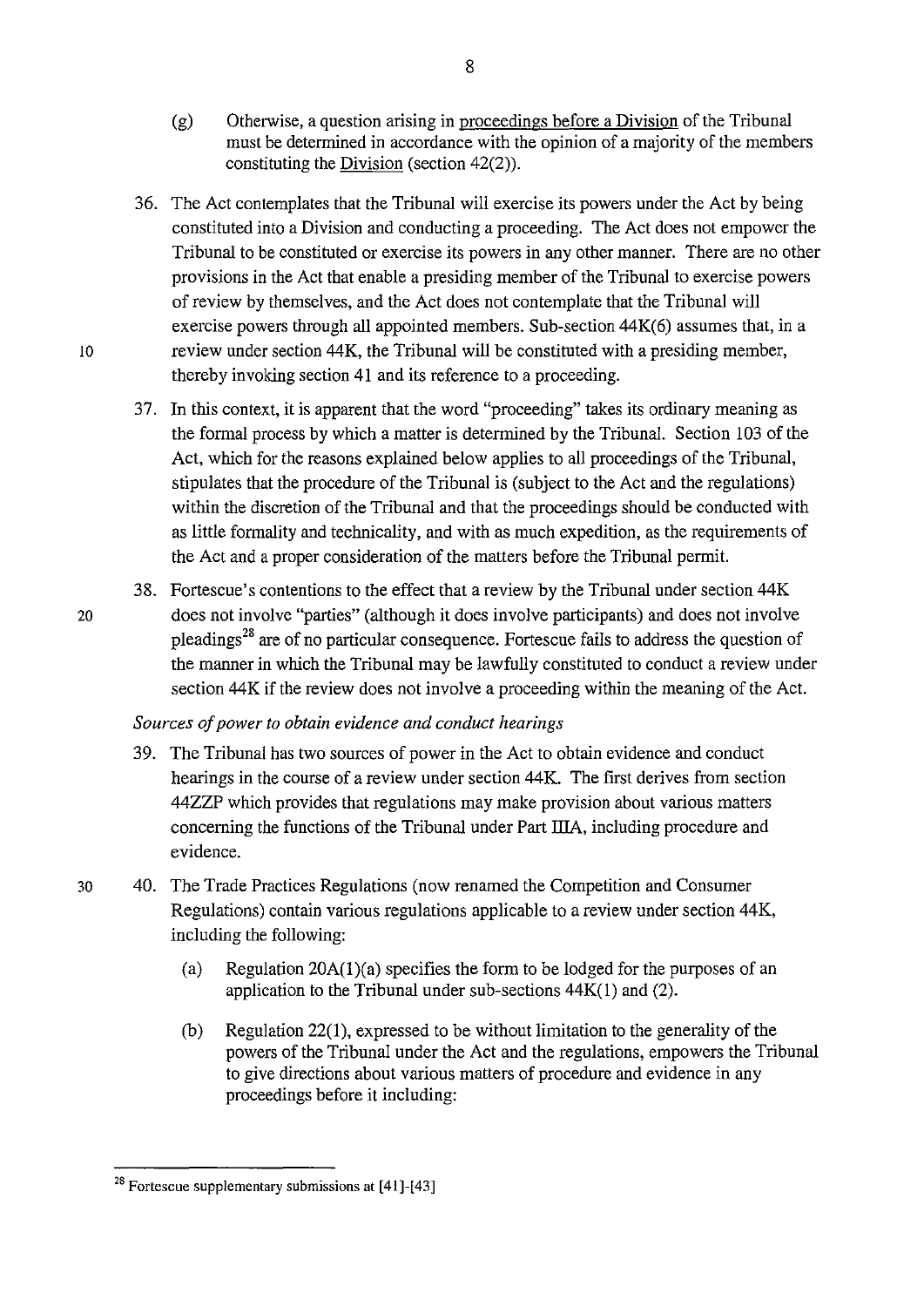- (i) for securing, by means of preliminary statements of facts and contentions, and by the production of documents, that all material facts and considerations are brought before the Tribunal by all persons participating in any proceedings before the Tribunal; and
- (ii) with respect to evidence in proceedings before the Tribunal, including the appointment of persons to assist the Tribunal by giving evidence (whether personally or by means of a written report).
- (c) Regulation 22A provides that the Tribunal may permit a person to give evidence in proceedings before the Tribunal by tendering a written statement.
- (d) Regulation 22B specifies the persons who may participate in a review under section 44K. Those persons are the provider of the service and the person who applied for the declaration recommendation.
- 41. Fortescue's contention that regulation 22 is not applicable to a review under section  $44K<sup>29</sup>$  should be rejected. Its arguments misstate the meaning and effect of various provisions of the Act.
- 42. First, Fortescue's reliance on regulation  $7B^{30}$  is misconceived. Section 44ZZP is a regulation-making power in respect of the functions of the Tribunal under Part IliA. Section 44ZZR contains a regulation-making power in respect of the functions of the Tribunal under a State / Territory energy law or a designated Commonwealth energy 20 law. Sub-section 44ZZP(2) provides that regulations made for the purposes of subsection 44ZZP(1) do not apply in relation to the functions of the Tribunal under a State / Territory energy law or a designated Commonwealth energy law. The scheme of the regulations is that they have general application to the functions of the Tribunal under Part IIIA by virtue of section 44ZZP(1). By virtue of sub-section 44ZZP(2), they do not have general application to the functions of the Tribunal under a State / Territory energy law or a designated Commonwealth energy law. Regulation 7B is made pursuant to section 44ZZR(2) and specifies which of the regulations are to apply in that latter context.
- 43. Secondly, Fortescue's argument that the terms of regulation 22 are identical to the 30 regulation-making power conferred in section  $104^{31}$  is wrong. Section 104 is a regulation-making power. It states that the regulations may make provision about the stated matters. In contrast, regulation 22 empowers the Tribunal to give directions about those matters. It may be accepted that there are two sources of power for regulation 22, section 104 and section 44ZZP(l). That does not invalidate the regulation. Nor does it lead to the conclusion that the regulation should be confined to section 104.
	- 44. Thirdly, Fortescue's argument that the word "proceeding" is inapplicable to a review under section  $44K^{32}$  should be rejected for the reasons explained above.

 $29$  Fortescue supplementary submissions at [66]

<sup>&</sup>lt;sup>30</sup> Fortescue supplementary submissions at [67]<br><sup>30</sup> Fortescue supplementary submissions at [67]

 $31$  Fortescue supplementary submissions at [68]

 $32$  Fortescue supplementary submissions at [69]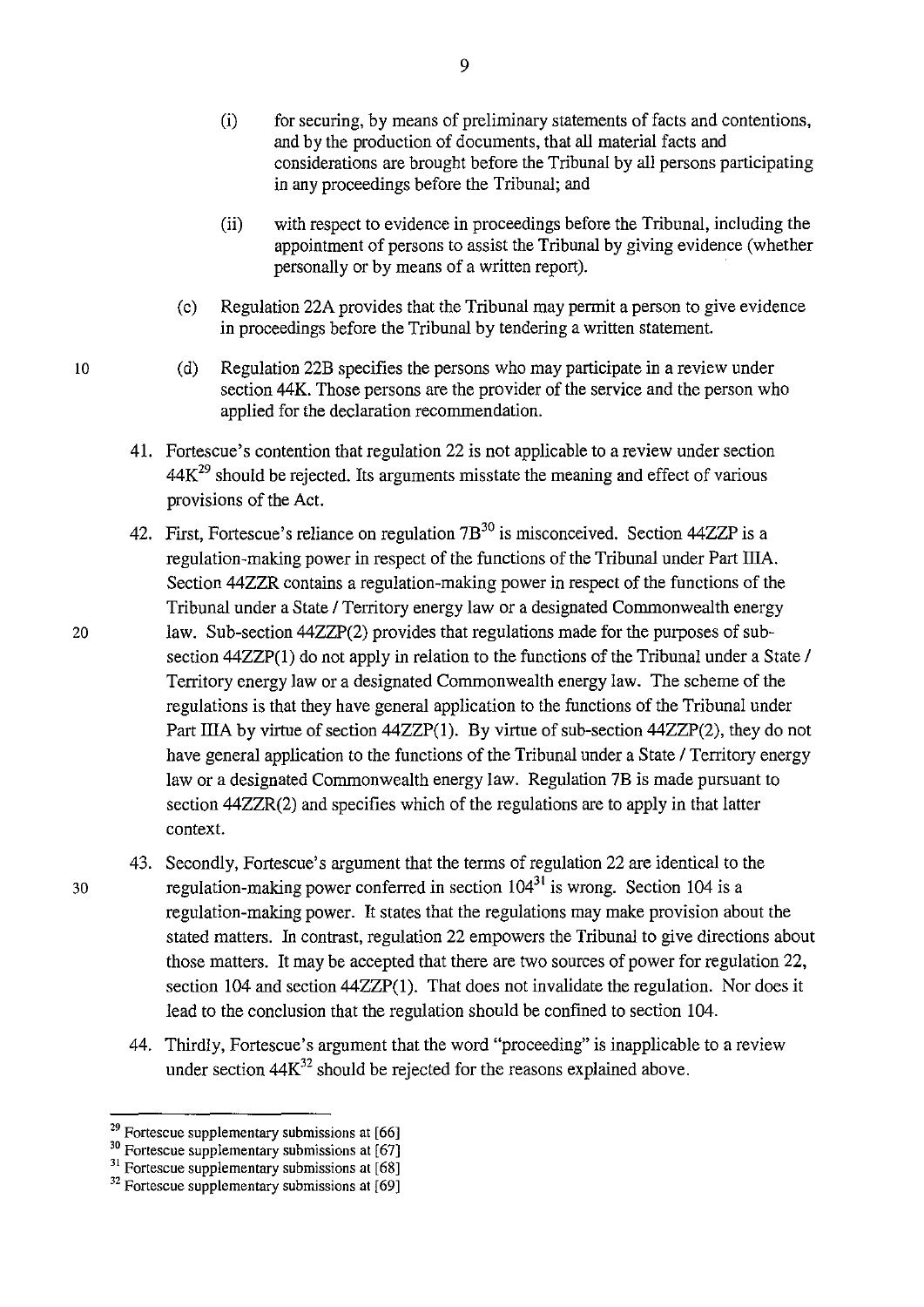- 45. The Tribunal's second source of power derives from Division 2 of Part IX which governs the form of all proceedings before the Tribunal, except where the Act provides to the contrary. The question whether Division 2 of Part IX is applicable to a review under section 44K of the Act has been considered by the Tribunal on a number of occasions. On each such occasion, the sitting presidential member of the Tribunal formed the view that Division 2 of Part IX was applicable.<sup>33</sup>
- 46. Fortescue's contention that Division 2 of Part IX is not of general application<sup>34</sup> should be rejected. Again, its arguments misstate the meaning and effect of various provisions of the Act.
- 10 47. First, Fortescue's observations about Division 1 of Part  $IX^{35}$  do not assist. It may be accepted that, at the time Division 2 of Part IX was first enacted, the only reviews to which it applied were those referred to in Division 1 of Part IX (as that Division was the sole source of the Tribunal's review power at that time). However, that is no reason to read down the breadth of the provisions in Division 2 and there are statutory indications that Parliament intended the Division to have general application (see particularly sections 44ZQ, the note to sections 10.82B and 10.82E and sections 10.82C and 10.82G).
- 48. Secondly, for the reasons explained earlier, Fortescue's contention that the word "proceeding" (as used in Division 2) is inapplicable to a review under section  $44<sup>36</sup>$ 20 should be rejected.
	- 49. Thirdly, the contrast that Fortescue draws between Divisions 2 and 3 of Part  $IX^{37}$  is irrelevant. Division 2 is concerned with procedure and evidence for Tribunal proceedings. Division 3 empowers the Tribunal to review determinations of the Commission under Sub-division B of Division 3 of Part VII. Accordingly, Division 3 is another source of review power of the Tribunal, akin to Division 1 (sections 101 and 102) and section 44K.
- 50. Fourthly, Fortescue's reliance on section  $44ZQ^{38}$  is misconceived. Section  $44ZQ$ provides, relevantly, that sections  $103 - 110$  do not apply in relation to a review (under section 44ZP) by the Tribunal of a final determination made by the Commission in 30 respect of an access dispute. There is an obvious reason for that exclusion. Access disputes are private matters and section 44ZD(1) provides that, as a general rule, an arbitration hearing for an access dispute before the Commission is to be in private. It would be inconsistent with that requirement for a review before the Tribunal to be in public. Section  $106(1)$  provides that, in general, the hearing of proceedings before the Tribunal shall be in public. Accordingly, the provisions of Division 2 of Part IX are

<sup>33</sup>*Re Freight Victoria Ltd* [2002] ACompT I at [17] (with Goldberg J as the presiding member); *Re Asia Pacific Transport Pty Ltd* [2003] ACompT I at [7] (with Hely J as the presiding member); *Re Lakes R Us Pty Ltd* [2006] ACompT 3 at [26]-[28] per French J; *Re Fortescue Metals Group Ltd* [2006] ACompT 6 at [14]-[22] per Goldberg J <sup>34</sup> Fortescue supplementary submissions at [54]ff

<sup>&</sup>lt;sup>35</sup> Fortescue supplementary submissions at [54]-[59]

<sup>36</sup> Fortescue supplementary submissions at [59]

 $37$  Fortescue supplementary submissions at [60]

 $38$  Fortescue supplementary submissions at [61]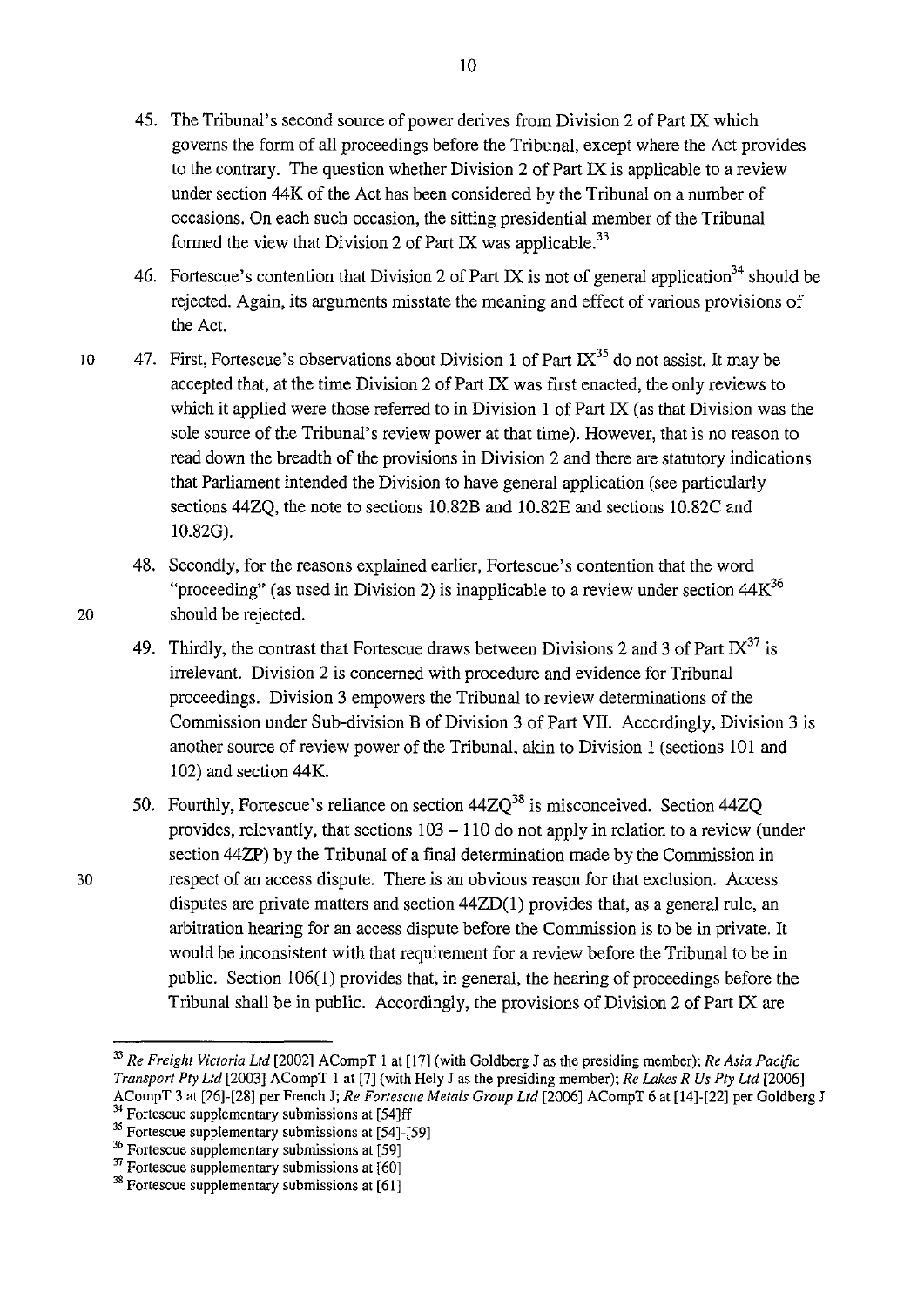inappropriate for the review of an access dispute arbitration, and are excluded by section 44ZQ. The powers of the Tribunal to regulate its review proceedings under section 44ZP are set out in Part IIA of the Regulations (which are made pursuant to the power in section 44ZZP). Contrary to Fortescue's contention, section 44ZQ provides a clear indication that Parliament intended that Division 2 of Part IX would be generally applicable to proceedings of the Tribunal (except where expressly excluded).

- 51. Fifthly, the same implication arises from the note to sections 10.82B and 10.82E to the effect that Division 2 of Part IX applies to proceedings before the Tribunal. Fortescue's contention that the purpose of the note is unclear<sup>39</sup> should be rejected. The same 10 implication arises from sections 10.82C and 10.820.
	- 52. Sixthly, for the reasons explained earlier, Fortescue's reliance on sections 44ZZP and 44ZZR<sup>40</sup> is misconceived.
	- 53. The inclusive definition in section 102A does not alter the foregoing analysis. This section was inserted by item 33 of Schedule 1 to the *Trade Practices Legislation Amendment Act (No 1)* 2006 (Cth) in connection with the introduction of new merger authorisation and clearance procedures. Subdivision C of Division 3 of Part VII gave to the Tribunal a direct power to authorise conduct for the purposes of the Act (mergers) which power did not involve a review of another person's decision. It seems likely that section 102A was introduced to ensure that there was no doubt that Division 2 of Part IX was to apply even when the Tribunal was exercising its direct authorisation power (and not conducting a review). The inclusion in section 102A of paragraph (b), which relates to a review of the Commission's powers to grant merger clearances under Division 3 of Part IX, is out of an abundance of caution. The relevant extrinsic materials do not provide any assistance.<sup>41</sup>

### *Legislative History*

### *Part IX*

54. The origins of section 44K can be traced to sections 101 and 102 of the *Trade Practices Act 1974* (Cth) as first enacted. Those sections contained the same elements as are seen in section 44K:

(a) sub-section  $101(1)$  provided that a person dissatisfied with a determination by the Commission in relation to an authorisation may apply to the Tribunal for a review of the determination;

<sup>&</sup>lt;sup>39</sup> Fortescue supplementary submissions at [62]

<sup>40</sup> Fortescue supplementary submissions at [64]

<sup>&</sup>lt;sup>41</sup> The original Bill introduced into Parliament framed the proposed section 102A in a different way. Item 34 of Schedule 1 of that Bill proposed the insertion of a section 102A that stated that Division 2 applied for the purposes of review under Division I (see Explanatory Memorandum to the *Trade Practices Legislation Amendment Bill (No*  1) 2005 (Cth), schedule I item 34, p 44). There was no necessity for such a provision. Item 34 was subsequently removed from the Bill and replaced by item 33 which inserted the current section 102A. The Supplementary Explanatory Memorandum concerning the amendments to the Bill merely stated, in respect of item 33, that the definition inserted by section 102A specifies that proceedings are to include applications made to the Tribunal under Subdivision C of Division 3 of Part VII and applications made to the Tribunal under Division 3 of Part IX (Supplementary Explanatory Memorandum (House of Representatives), Amendment No. 41, p 20).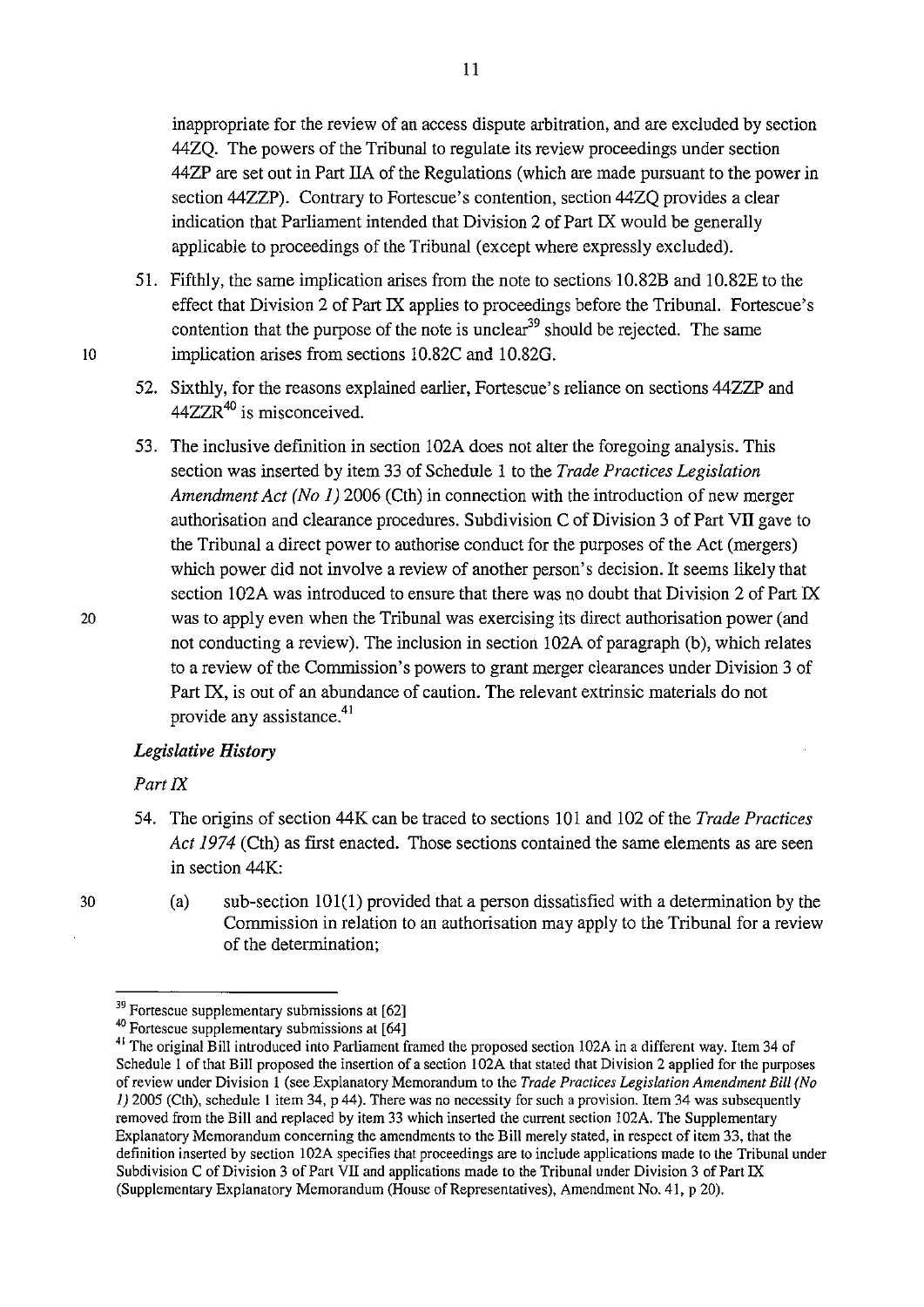(b) sub-section 101(2) provided that a review by the Tribunal is a re-hearing of the matter;

12

- (c) sub-section 102(1) provided that upon a review, the Tribunal may make a determination affirming, setting aside or varying the determination of the Commission and, for the purposes of the review, may perform all the functions and exercise all the powers of the Commission;
- (d) sub-section 102(2) provided that a determination by the Tribunal shall be deemed to be a determination by the Commission;
- (e) sub-section 102(3) provided that for the purposes of the review, the presiding member of the Tribunal may require the Commission to furnish such information, make such reports and provide such other assistance to the Tribunal as the member specifies; and
- (f) sub-section 102(4) provided that for the purposes of the review, the Tribunal may have regard to any information furnished, documents produced or evidence given to the Commission in connection with the making of the determination.
- 55. The above elements of sections 101 and 102 have remained unaltered since 1974.
- 56. The primary difference between the language in sections 101 and 102 and in section 44K is the use of the word "re-hearing" rather than "re-consideration". The meaning of the expression "re-hearing" is to hear the matter afresh. The meaning of the expression "re-20 consideration" is to consider the matter afresh. As described below, powers of review are given to the Tribunal in many contexts in the Act, and the Parliamentary draftsperson has chosen a description of the review that corresponds to or reflects the character of the original function being reviewed. In the case of authorisation determinations under Division 1 of Part IX, from the enactment of the *Trade Practices Act* in 1974, the Commission was empowered to hold a public hearing in relation to applications for authorisation (see sub-section 90(2) as originally enacted). The language of sub-section 101(2) as originally enacted reflected the fact that a hearing may have been held by the Commission in making an authorisation determination. Public hearings into authorisation applications were abolished by section 56 of the *Trade Practices*  30 *Amendment Act 1977,* but the descriptive expression "re-hearing" was not altered in subsection 101(2). In the case of a decision under section 44H, no hearing is required to be held by the Minister; rather, the Minister must consider various matters.
	- 57. The nature of a review under sections 101 and 102 was first considered by the Tribunal in *Re Queensland Co-operative Milling Association.42* The Tribunal (with Woodward J as the presiding member) stated:

*"It is not necessary for the applicant to allege any particular error on the part of the Commission or to criticize the Commission's proceedings in any way. Indeed the Tribunal could have no interest in investigating any alleged procedural defect in the Commission's proceeding. It is concerned only to determine the right* 

10

42 (1976) 8 ALR 481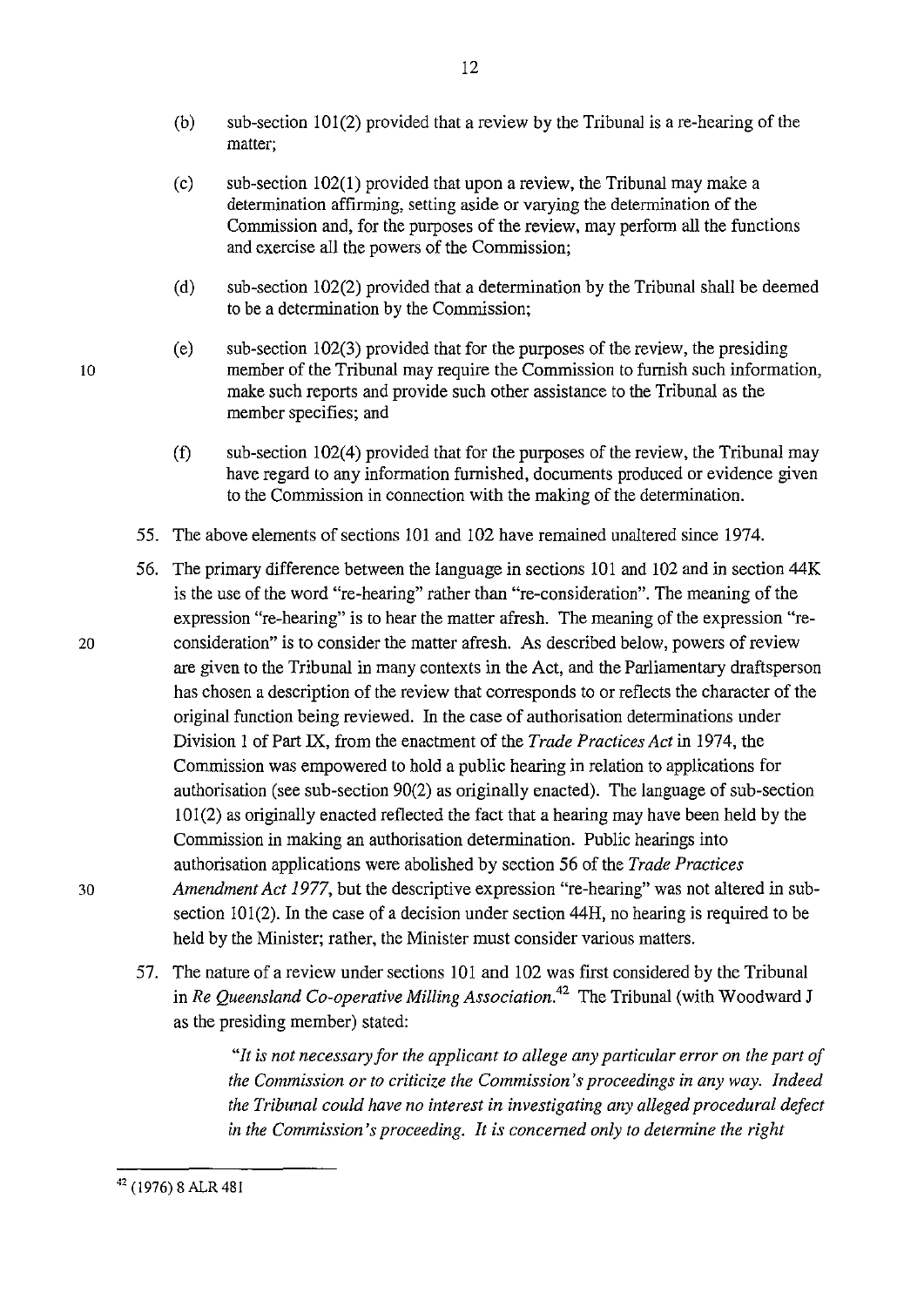*answer to the question posed by the applicant's request for authorization, and to do so by afresh hearing .* 

. . . *the grant of an authorization under the Act is the exercise of an administrative discretionary power. A review of the exercise of that discretion* is *quite different from an appeal by way of re-hearing* in *the strict judicial sense, and so different considerations apply .* ... *The reviewing body, in this case the Tribunal, must really do the task again from the beginning while using any short cuts provided by the earlier proceedings which may be appropriate* in *the particular case.* " 43

- 10 58. The conclusion that a review under sections 101 and 102 of the Act involves a *de novo*  re-hearing has been followed in all subsequent Tribunal decisions. In *Re Herald* & *Weekly Times Ltd,* the Tribunal (with Deane J as the presiding member) made the additional observation that the Tribunal is an administrative body but is under a duty to act judicially, that is with judicial fairness and detachment, and is required to determine an application for review upon the material placed before it during the hearing.<sup>44</sup>
- 59. The review jurisdiction of the Tribunal under the Act was substantially expanded first, by the enactment of Part IllA by the *Competition Policy Reform Act* 1995 and secondly, by the enactment of Part XIC by the *Trade Practices Amendment (Telecommunications) Act* 1997. At the time of those amendments, the conclusions of the Tribunal concerning 20 the nature of the review under sections 101 and 102 were well established and can be presumed to have been known to Parliament.

### *Part IliA*

- 60. As enacted, section 44K took substantially the same form, and had the same elements, as were contained in sections 101 and 102 of the Act. The Tribunal was also given jurisdiction to review access determinations made by the Commission under Division 3 of Part IITA. Section 44ZP also followed the same form as sections 101 and 102 of the Act. Sub-section 44ZP(3) described the review by the Tribunal as a "re-arbitration" of the access dispute. This language reflects the character of the function undertaken by the Commission at first instance. In Division 3, a proceeding before the Commission to 30 resolve an access dispute is consistently described as an arbitration.
	- 61. Given the substantially identical form of sections 44K and sections 101 and 102 and the longstanding approach of the Tribunal under sections 101 and 102, it is both unsurprising and correct for the Tribunal to have consistently taken the view that a review under section 44 K is a *de novo* re-consideration of the decision whether or not to declare a service, requiring the Tribunal to apply the criteria in section 44H.<sup>45</sup>

<sup>&</sup>lt;sup>43</sup> At 487-8<br><sup>44</sup> (1978) 17 ALR 281 at 295-6<br><sup>45</sup> *Re Sydney International Airport* [2000] ACompT 1 at [8] (with Goldberg J as the presiding member); *Re Freight Victoria Ltd* [2002] ACompT I at [22] (with Goldberg J as the presiding member); *Re Services Sydney Pty Ltd*  [2005] ACompT 7 at [9] (with Gyles J as the presiding member)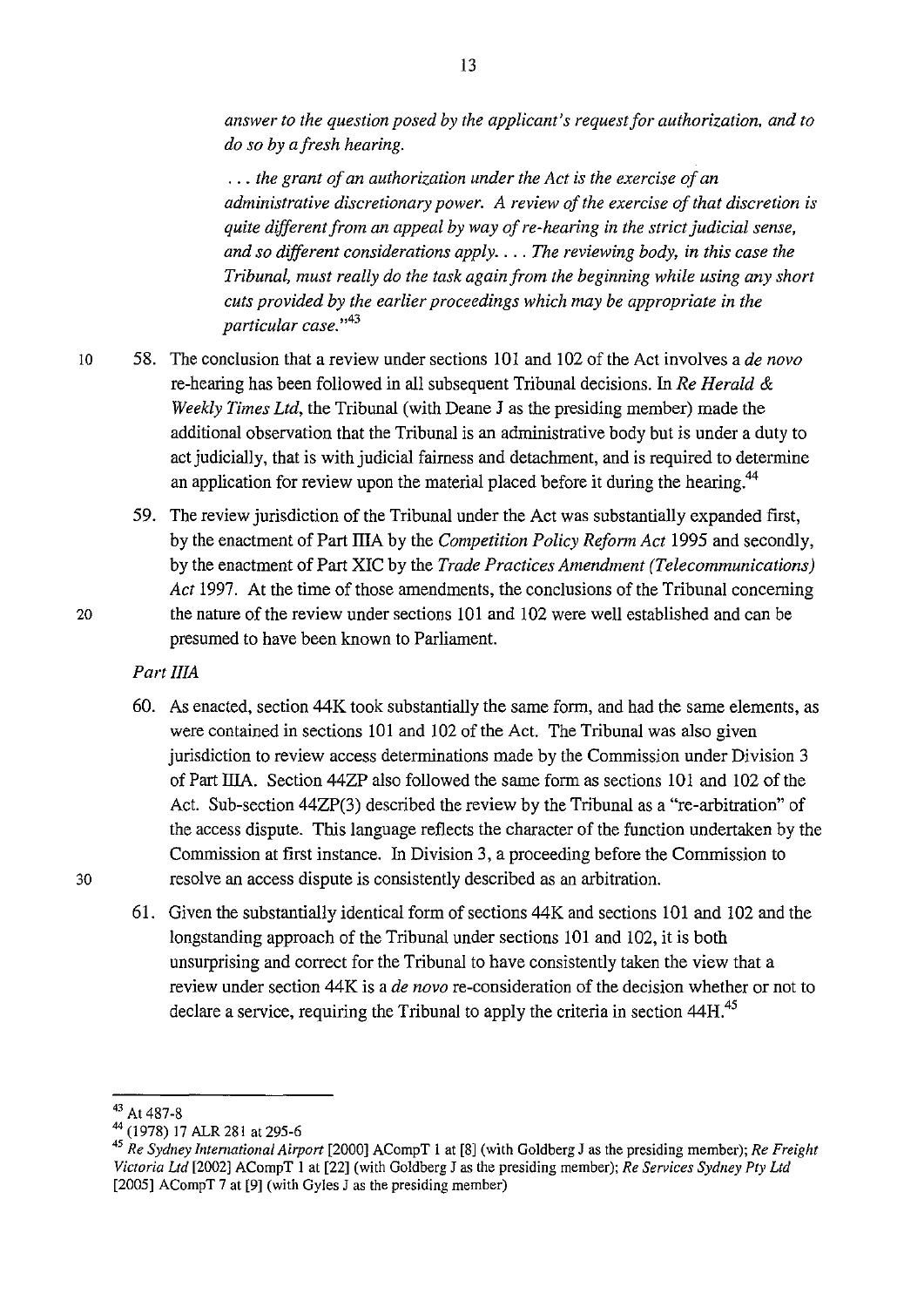- 62. Subsequent amendments to section 44K also reveal that Parliament intended the section to empower the Tribunal to undertake a de novo re-consideration of the question whether to declare, otherwise referred to as full merits review.
- 63. Section 44K(4) was first amended by the *Trade Practices Amendment (National Access Regime) Act* 2006 (Cth) to insert a note cross-referencing a new section 44ZZOA. The latter section introduced a requirement that the Tribunal must use its best endeavours to make a decision on a review within 4 months or such further period as extended.<sup>46</sup> The Amendment Act also introduced a new section 44ZZBF, giving the Tribunal jurisdiction to review decisions by the Commission to accept access undertakings under section 44ZZA and access codes under section 44ZZAA. Section 44ZZBF described the jurisdiction of the Tribunal to review such decisions in substantially the same terms as section 44K. The Explanatory Memorandum accompanying the relevant Bill described the review rights under section 44ZZBF as "merits review".<sup>47</sup>
- 64. Section 44K(4) was further amended by the *Trade Practices Amendment (Infrastructure Access) Act* 2010 (Cth). The effect of the amendment was to confine the information and other materials to which the Tribunal may have regard in conducting a review, cross referencing a new section 44ZZOAA. The Explanatory Memorandum accompanying the relevant Bill consistently referred to the review by the Tribunal as "merits review".<sup>48</sup> The expression "limited merits review" was used to describe merits review that is based upon limited material, being the material that was before the Council and the Minister.<sup>49</sup> Moreover, the Explanatory Memorandum stated in respect of section 44K: *"Subject to the limits on the information the Tribunal may consider in section 44ZZOAA (see Chapter 1), the review is a reconsideration of the matter. The Tribunal will draw its own conclusions from the material before it comes to a decision on the application.* " 50 (emphasis added).

### *PartXIC*

- 65. Part XIC uses similar concepts to those found in Part IliA, but has a number of administrative differences. First, it is the Commission, not the Minister, which may declare relevant telecommunication services for the purposes of Part XIC.<sup>51</sup> Secondly, declaration immediately imposes "standard access obligations" on suppliers of declared services.<sup>52</sup>
- 66. On the enactment of Part XIC in 1997, the Tribunal was not given jurisdiction to review decisions by the Commission to declare a service. However, the Commission was

<sup>46</sup> Fortescue's argument (Fortescue supplementary submissions, at [35]) that an implication arises from section 44ZZOA that the record is closed and the Tribunal is confined to material before the Minister is insupportable. The later enactment of section 44ZZOA cannot alter the jurisdiction previously conferred on the Tribunal by section 44K.

<sup>47</sup>Explanatory Memorandum to the *Trade Practices Amendment (National Access Regime) Bill2005* (Cth) at paragraph 1.17. See also paragraphs 5.243ff

 $48$  See paragraphs 1.13, 1.107, the heading above paragraph 1.126 and paragraph 1.144

 $^{49}$  At paragraph 1.144<br> $^{50}$  At paragraph 2.96

<sup>51</sup> Section 152AL

<sup>52</sup> Section 152AR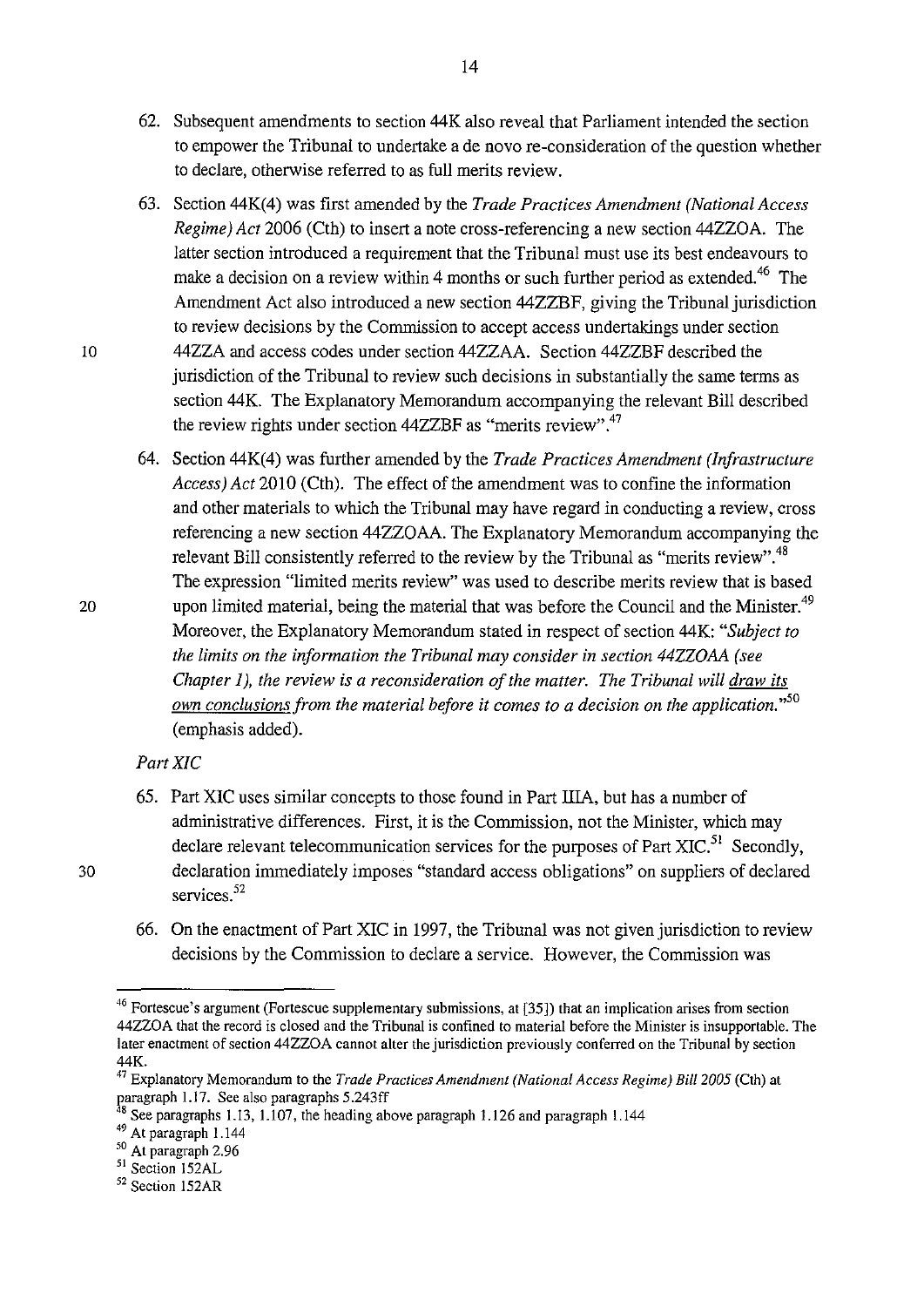empowered to exempt a person from compliance with the standard access obligations following declaration of a service (see section 152AT). The Tribunal was given jurisdiction to review exemption decisions of the Commission. Sections 152AV and 152AW, as first enacted, closely follow the model in sections 101 and 102 and 44K of the Act. Notably, those sections do not provide a description of the review to be conducted by the Tribunal. Sub-section 152A V(3) simply provided that "the Tribunal must review the decision". Clearly, Parliament did not regard the description of the review as essential in conferring jurisdiction and power upon the Tribunal. The relevant jurisdiction was conveyed by the use of the word "review". The Explanatory 10 Memorandum accompanying the Bill that enacted Part XIC stated: *"Under proposed sl52AT, a person whose interests are affected by a decision to make, or refuse to make, an exemption will be able to seek merits review of the decision by the Australian Competition Tribunal.*<sup>53</sup> (emphasis added)

- 67. The Tribunal was also given jurisdiction to review determinations of the Commission in respect of access disputes. Again, section 152DO adopted the same form as sections 101 and 102 and 44ZP of the Act. Sub-section 152D0(3) described the review by the Tribunal as a "re-arbitration" of the access dispute, in like terms to sub-section 44ZP(3). Again, the use of the expression "re-arbitration" is appropriate because resolution of access disputes by the Commission under Part XIC is called an arbitration.
- 20 68. Section 152DOA was inserted by the *Trade Practices Amendment (Telecommunications) Act* 2001 (Cth). The effect of that section was to limit the information to which the Tribunal may have regard in a review of an access determination by the Commission. The purpose of the amendments made by that Act, as described in the Explanatory Memorandum accompanying the relevant Bill, was to reduce undue delay in resolving access disputes.<sup>54</sup> The Explanatory Memorandum consistently referred to the Tribunal's review of access determinations as "merits review".<sup>55</sup>
- 69. Further amendments to Part XIC were made by the *Telecommunications Competition Act*  2002. Section 152ATA was inserted, with a consequential amendment to section !52AV. Section 152ATA empowered the Commission to exempt from the standard 30 access obligations a person who expected to be a supplier of declared services. Such exemptions were titled "anticipatory individual exemptions". In addition, the Tribunal's jurisdiction to review access determinations by the Commission under section 152DO was abolished. The Explanatory Memorandum accompanying the relevant Bill described the review under section 152DO (to be deleted by the Bill) and under section 152AV (being retained by the Bill) as "merits review".<sup>56</sup>
	- 70. In *Re Seven Network Limited*,<sup>57</sup> the Tribunal (with Goldberg J as the presiding member) heard contested argument concerning the nature of the review to be conducted by the Tribunal pursuant to section 152AV. The Tribunal considered the legislative history of

<sup>53</sup> Atp51

 $^{54}$  At p 3ff

 $^{55}$  At pp 6, 13 and 14<br> $^{56}$  At p 2

<sup>&</sup>lt;sup>57</sup> [2004] ACompT 10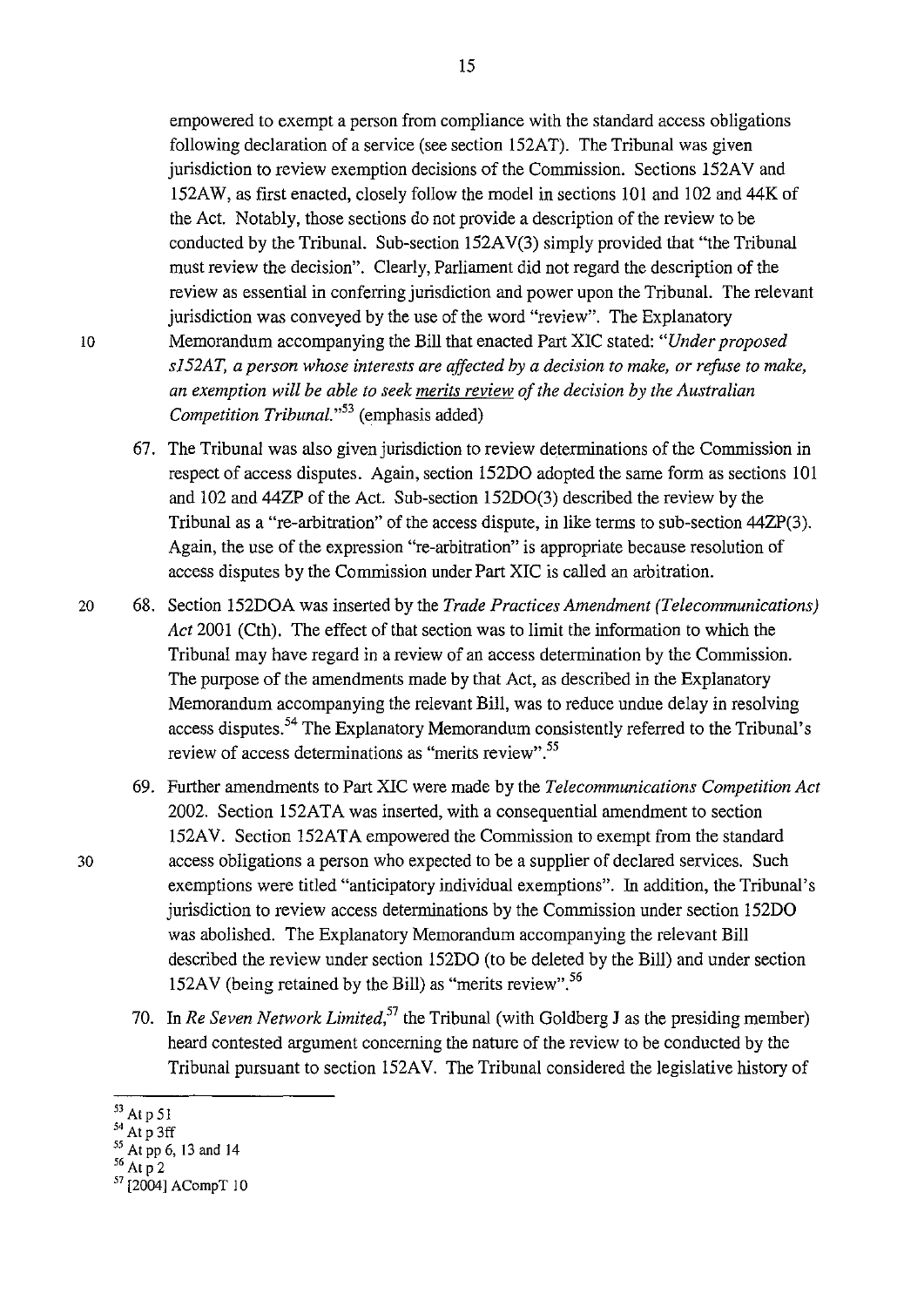Part XIC as described above and concluded that the review contemplated by section 152AV of the Act was a *de novo* hearing or "merits review". <sup>58</sup>

71. Section 152A V was repealed by the *Telecommunications Legislation Amendment (Competition and Consumer Safeguards) Act* 2010 (Cth). The Explanatory Memorandum accompanying the relevant Bill stated that the effect of the repeal of that section was *"to remove merits review in the Australian Competition Tribunal of ACCC decisions relating to anticipatory individual exemptions.*"<sup>59</sup> (emphasis added).

#### *Analogous enactments*

- 72. The provisions of the Act governing the powers of review by the Tribunal discussed 10 above are closely analogous to the equivalent provisions of the *Administrative Appeals Tribunal Act* 1975 (Cth) (AAT Act). The Administrative Appeals Tribunal **(AAT)** is a body constituted in a similar manner to the Tribunal and the powers of review given to the AAT are materially the same as the powers of review given to the Tribunal. In particular, section 25(1) of the AAT Act is equivalent to section  $101(1)$  (and  $44K(1)$ ) of the Act; section 43(1) of the AAT Act is equivalent to section 102(1) (and 44K(5) and (8)) of the Act; and section 43(6) of the AAT Act is equivalent to section 102(2) (and  $44K(9)$ ) of the Act. The AAT Act does not describe the review by the AAT as a rehearing. 60
	- 73. In *Shi v Migration Agents Registration Authority,* 61 this Court decided that the
- 20 jurisdiction and power conferred on the AAT by section 43(1), enlivened by relevant provisions of the *Migration Act* 1958 (Cth), was to reach its own decision on the matter on the material before it including any new material that it had received as relevant to its decision. 62 In so doing, the Court endorsed the statement of Bowen CJ and Deane J in *Drake v Minister for Immigration and Ethnic Affairs*<sup>63</sup> that: *"The question for the determination of the Tribunal is not whether the decision which the decision-maker made was the correct or preferable one on the material before him. The question for the determination of the Tribunal is whether that decision was the correct or preferable one on the material before the Tribunal."<sup>64</sup>*(emphasis in original).
- 74. In contrast, Fortescue's argument gains no support from this Court's decision in *East*  <sup>30</sup>*Australian Pipeline Pty Ltd v ACCC.<sup>65</sup>*The observations of Justices Gummow and Hayne to which Fortescue refers concerned the review provisions in the National Third Party Access Code for Natural Gas Pipeline Systems. Under those provisions, the

 $^{58}$  At [38] and [40]<br> $^{59}$  Item 152 at page 172

<sup>&</sup>lt;sup>60</sup> In more recent times, section 25 has been amended to empower the AAT to determine the scope of the review it undertakes by limiting the questions of fact, the evidence and the issues it considers (see sub-section  $(4A)$  inserted in 2005).

<sup>61 (2008) 235</sup> CLR 286

<sup>62</sup> At 298-9 [35]-[38] per Kirby J, at 314-5 [97]-[100] per Hayne and Heydon JJ, at 319 [117] per Crennan J and at 324-7 [ 134]-[ 140] per Kiefel J

 $\frac{52427}{63}$  (1979) 24 ALR 577 at 589. Smithers J reached the same conclusion at 599.

<sup>64</sup> At 298 [35] per Kirby J, at 314 [98] per Hayne and Heydon JJ and at 327 [141] per Kiefel J. This statement was also cited with approval by the majority in *Esber v The Commonwealth* (1992) 174 CLR 430 at 440 per Mason CJ, Deane, Toohey and Gaudron JJ.

<sup>&</sup>lt;sup>65</sup> (2007) 233 CLR 229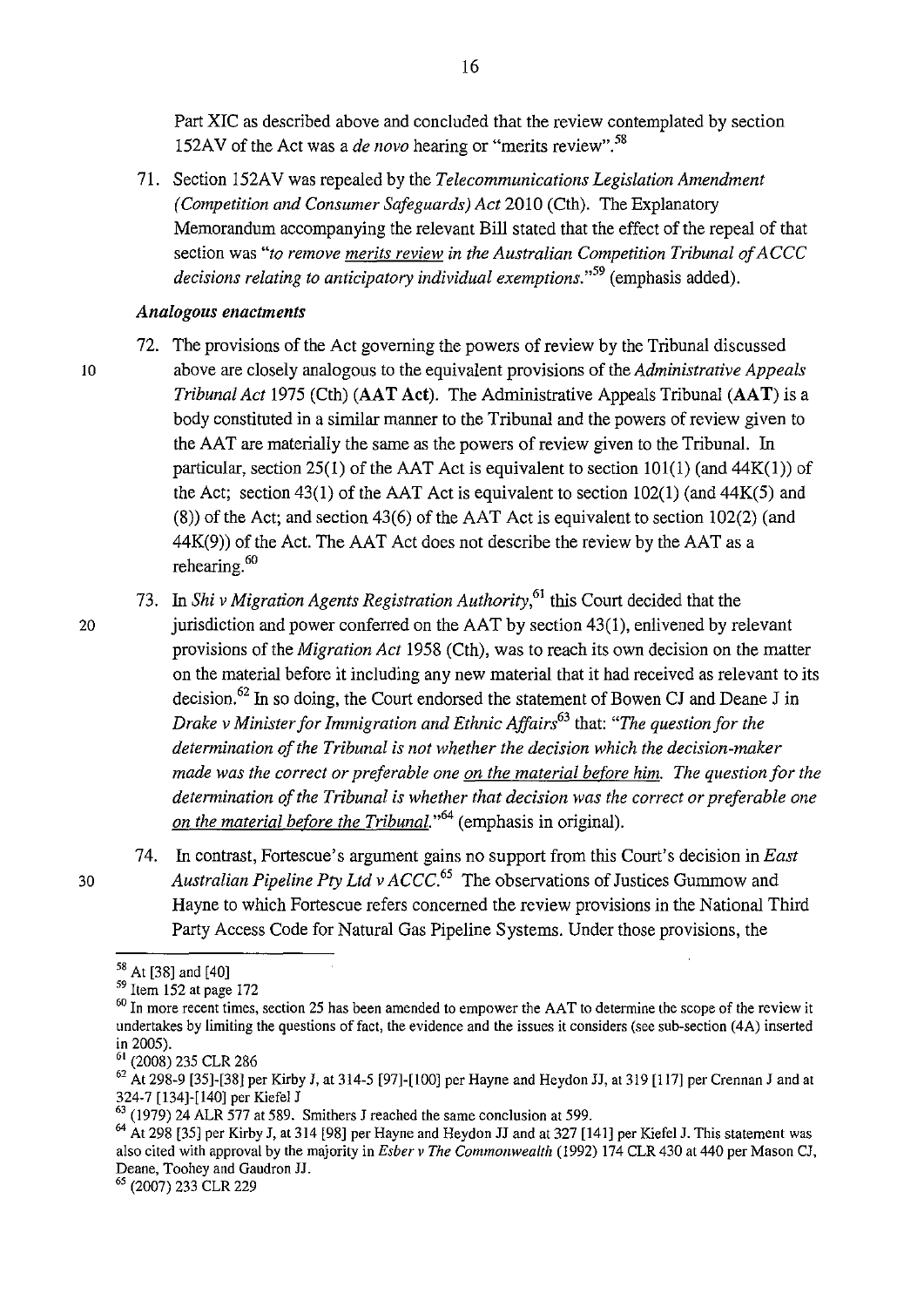grounds of review by the Tribunal were expressly limited to three types of error on the part of the original decision maker, and the materials to which the Tribunal could have regard were expressly limited to the materials before the original decision maker.<sup>66</sup>

### *Conclusion on the first question*

- 75. Each of the text, context and legislative history of section 44K strongly support the conclusion that a review by the Tribunal under that section is intended to be a reconsideration *de novo* of the question whether or not to declare a service.
- 76. Fortescue's construction of section 44K *"would treat the Tribunal's task as confined to the correction of demonstrated error in administrative decision-making in a manner*  <sup>10</sup>*analogous to a form of strict appeal in judicial proceedings".* 67 The Minister's decision under section 44H would ordinarily be subject to judicial review by the courts under section 39B of the *Judiciary Act* 1901 (Cth) and the *Administrative Decision (Judicial Review) Act* 1976 (Cth) as applicable. There is no reason why Parliament would vest a power of review that was equivalent to judicial review in a specialist competition body members of which are appointed for their expertise in industry, commerce, economics, law or public administration.<sup>68</sup>

#### B. Did the Tribunal conduct a review within the meaning of section 44K?

77. It is common ground that the Tribunal in the present matter considered that it was empowered by section 44K to undertake a review *de novo.* The Tribunal observed:

20 " ... *the Tribunal must reconsider each application afresh. This allows the parties to put before the Tribunal for its consideration any material that may be relevant to the issues raised, whether or not that material was before the Minister. In addition, the rules of procedural fairness require the Tribunal to afford a party which may be adversely affected by its decision, the right to be heard, to be legally represented at a hearing before the Tribunal and to lead evidence and cross-examine witnesses. Speaking very generally, the Tribunal is master of its own forms and procedures. But the rules of procedural fairness act as a strong brake on the Tribunal's ability to control the parties' conduct in a proceeding.* "<sup>69</sup>

30 78. For the reasons set out in the preceding section, it is submitted that the above statements were correct and that section 44K empowered the Tribunal to undertake a *de novo*  review.

## $C.$  The Chapter III issue

79. Construing criterion (f) in section 44H(4) in accordance with its ordinary meaning does not conflict with Chapter III of the Constitution.

<sup>66</sup> See at [77]-[80]

<sup>&</sup>lt;sup>67</sup> Shi v Migration Agents Registration Authority (2008) 235 CLR 286 at 314 [97] per Hayne and Heydon JJ <sup>68</sup> Section 31(2) of the Act

<sup>&</sup>lt;sup>69</sup> Tribunal decision at [24]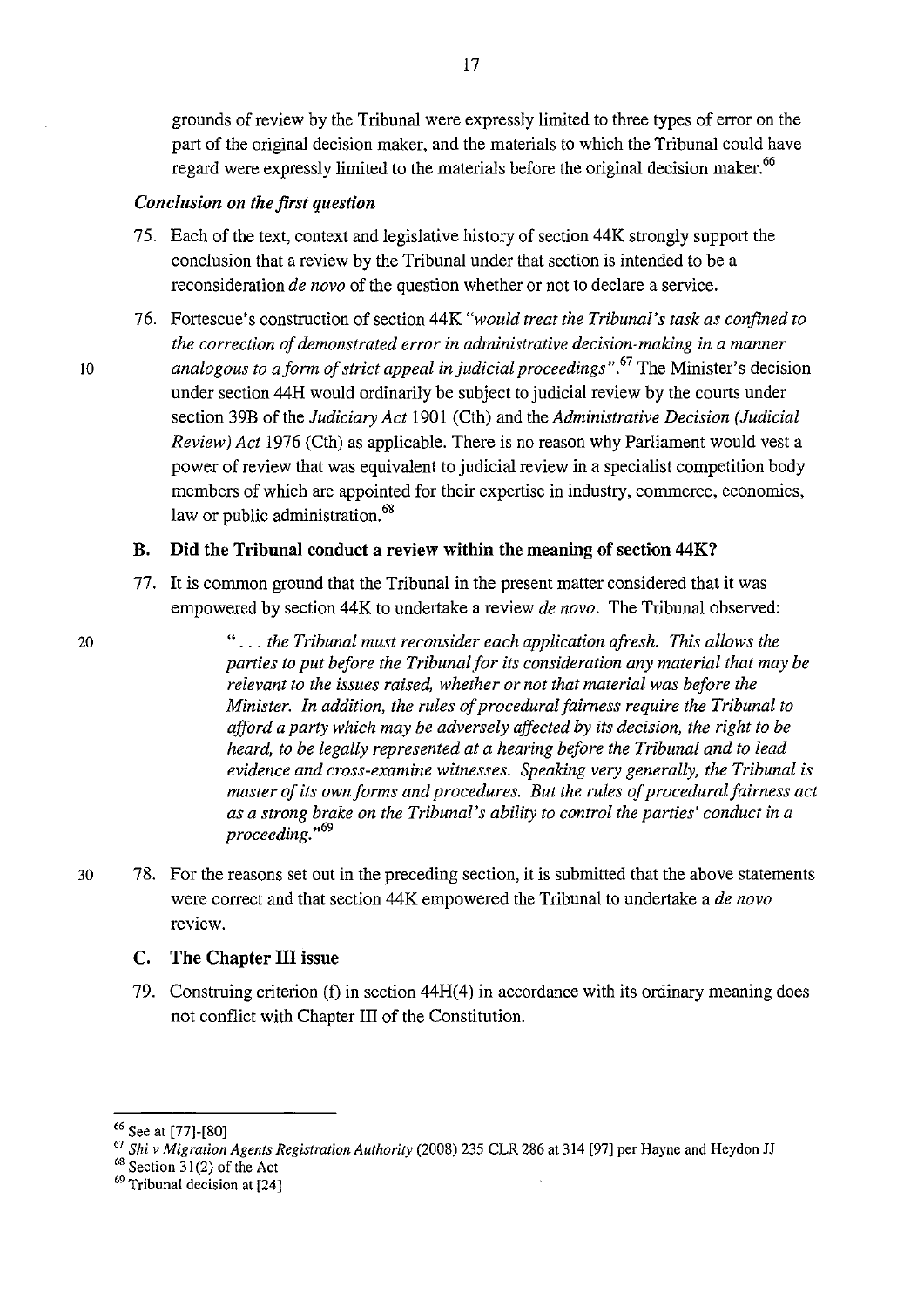### *Relevant Principles*

80. It is well established that Parliament may not confer non-judicial powers, other than those incidental to the judicial power of the Commonwealth, on courts which exercise the judicial power of the Commonwealth under Chapter III of the Constitution.<sup>70</sup>

18

- 81. Non-judicial powers such as administrative and executive powers may, however, be conferred on judges of Chapter III courts in their personal capacity *- persona designata.*<sup>71</sup>Whether a power is conferred upon a judge as *persona designata* or upon the court as a judicial body is a matter of construction of the statute conferring the power. Factors which indicate that a power is conferred on a judge in his or her personal 10 capacity include:
- 
- (a) that the power does not automatically apply to all judges of a particular court and is conferred on selected judges or on judges on an ad hoc basis;
- (b) that the nature of the power is not judicial (or incidental to a judicial power); and
- (c) that the relevant court's rules and governing legislation (such as the *Federal Court of Australia Act* 1976 (Cth)) do not apply to the exercise of the power. 72
- 82. The power to confer non-judicial functions on judges of Chapter III courts in their personal capacity is subject to two conditions stated in *Grollo v Palmer: ''first, no nonjudicial function that is not incidental to a judicial function can be conferred without the judge's consent; and, second, no function can be conferred that is incompatible either*  20 *with the judge's performance of his or her judicial functions or with the proper discharge by the judiciary of its responsibilities as an institution exercising judicial power ('the incompatibility condition')".<sup>73</sup>*
	- 83. The majority in *Grollo v Palmer* stated that the incompatibility condition may arise in a number of ways:
		- (a) by requiring so permanent and complete a commitment to the performance of non-judicial functions by a judge that the further performance of substantial judicial functions by that judge is not practicable;
		- (b) by requiring the performance of non-judicial functions of such a nature that the judge's capacity to perform his or her judicial functions with integrity is impaired or compromised; or
		- (c) by requiring the performance of non-judicial functions of such a nature that public confidence in the integrity of the judiciary as an institution or the capacity of the judge to perform his or her judicial functions with integrity is diminished.<sup>74</sup>

<sup>70</sup>*R v Kirby; Ex parte Boilennakers' Society of Australia* (!956) 94 CLR 254 at 289 and 296 per Dixon CJ, McTiernan, Fullager and Kilto JJ.

<sup>71</sup>*Hilton v Wells* (!985) 157 CLR 57 at 68 per Gibbs CJ, Wilson and Dawson JJ

<sup>72</sup>*Hilton v Wells* (!985) 157 CLR 57 at 72-3 per Gibbs CJ, Wilson and Dawson JJ

 $^{73}$  (1995) 184 CLR 348 at 364-5 per Brennan CJ, Deane, Dawson and Toohey JJ  $^{74}$  At 365 per Brennan CJ, Deane, Dawson and Toohey JJ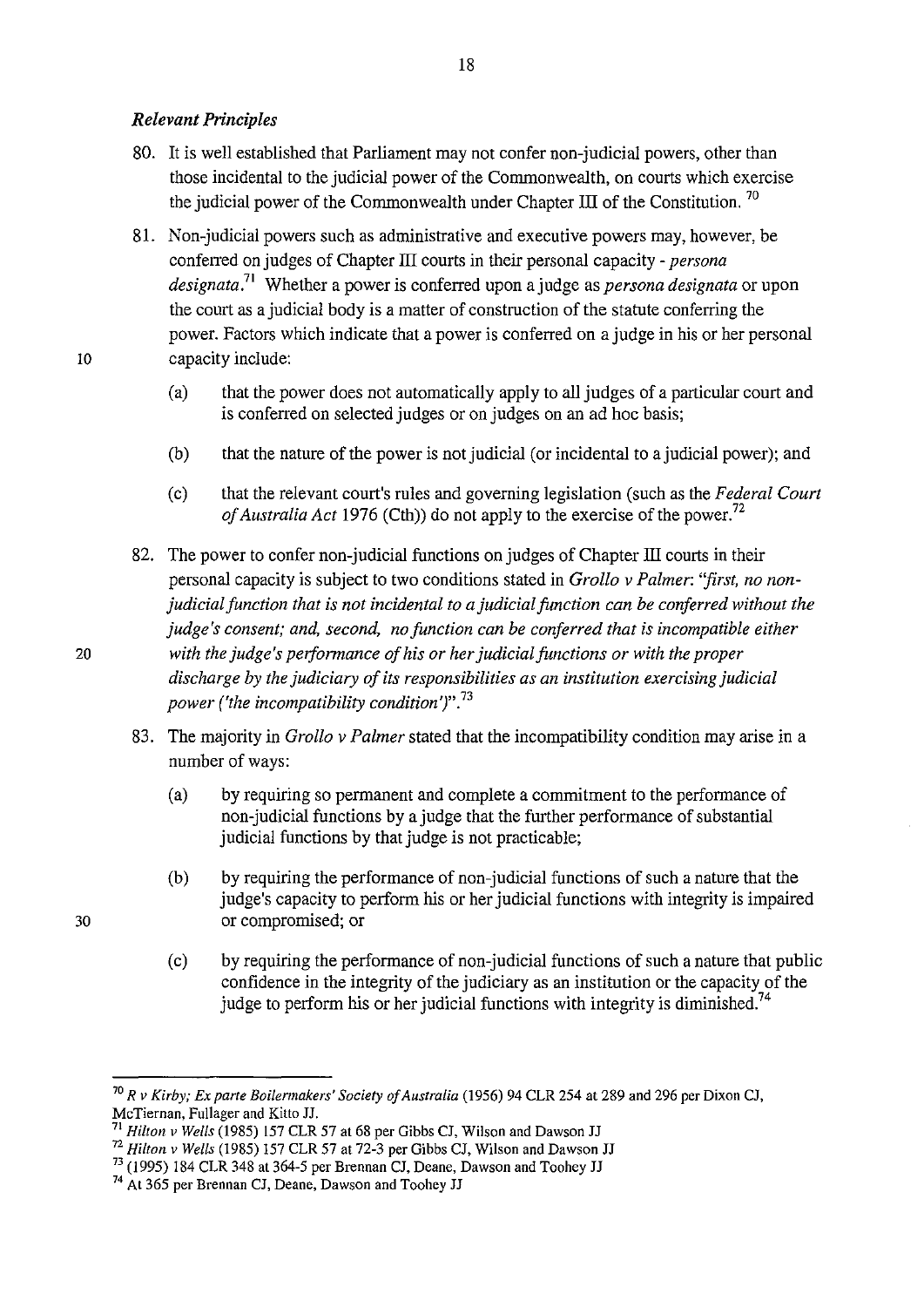- 84. In *Wilson v Minister for Aboriginal Affairs,75* the plurality listed a number of practical considerations that are relevant to determining whether the conferral of a power on a judge is compatible with the maintenance of confidence in the integrity of the judiciary as an institution or the capacity of the judge to perform their judicial functions with integrity:
	- (a) whether the function is an integral part of, or is closely connected with, the functions of the Legislature or the Executive Government;
	- (b) whether the function is required to be performed independently of any instruction, advice or wish of the Legislature or the Executive Government;
	- (c) whether any discretion given to the judge is to be exercised on political grounds that is, on grounds that are not confined by factors expressly or impliedly prescribed by law.
- 85. The plurality also observed that it will often be relevant to note whether the function to be performed must be performed judicially, that is, without bias and by a procedure that gives each interested person an opportunity to be heard and to deal with any case presented by those with opposing interests.<sup>76</sup> Justice Gaudron stated the relevant considerations in similar terms, particularly whether the function is carried out in public, whether it is manifestly free from outside influence and whether it results in a report or other outcome that can be assessed according to its own terms.<sup>77</sup>
- 20 86. The foregoing principles from *Wilson v Minister for Aboriginal Affairs* have been recently endorsed by members of this Court in *Wainohu v State of NSW.* <sup>78</sup>

## *Application to the Tribunal*

- 87. The principle of *persona designata* is applicable to the conferral of power under section 44K on the Tribunal.
- 88. Appointment of Federal Court judges as presidential members of the Tribunal is personal. As noted earlier, only 4 judges of the Federal Court are currently so appointed. Further, as stated earlier, the powers given to the Tribunal under the Act, including under section 44K, are administrative and not judicial.
- 89. The incompatibility condition, as described in *Grollo v Palmer,* does not arise. First, 30 presidential members of the Tribunal are not required to make a permanent and complete commitment to the performance of the activities of the Tribunal. Secondly, the review jurisdiction given to the Tribunal does not conflict with the presidential member's capacity to perform his or her judicial functions with integrity, and is not of such a nature that public confidence in the integrity of the judiciary as an institution is diminished.

 $\frac{75}{16}$  (1996) 189 CLR 1<br> $\frac{76}{71}$  At 25-6

 $^{78}$  (2011) 243 CLR 181 at 207 [41] per French CJ and Kiefel J, at 225-6 [94] per Gummow, Hayne, Crennan and Bell JJ